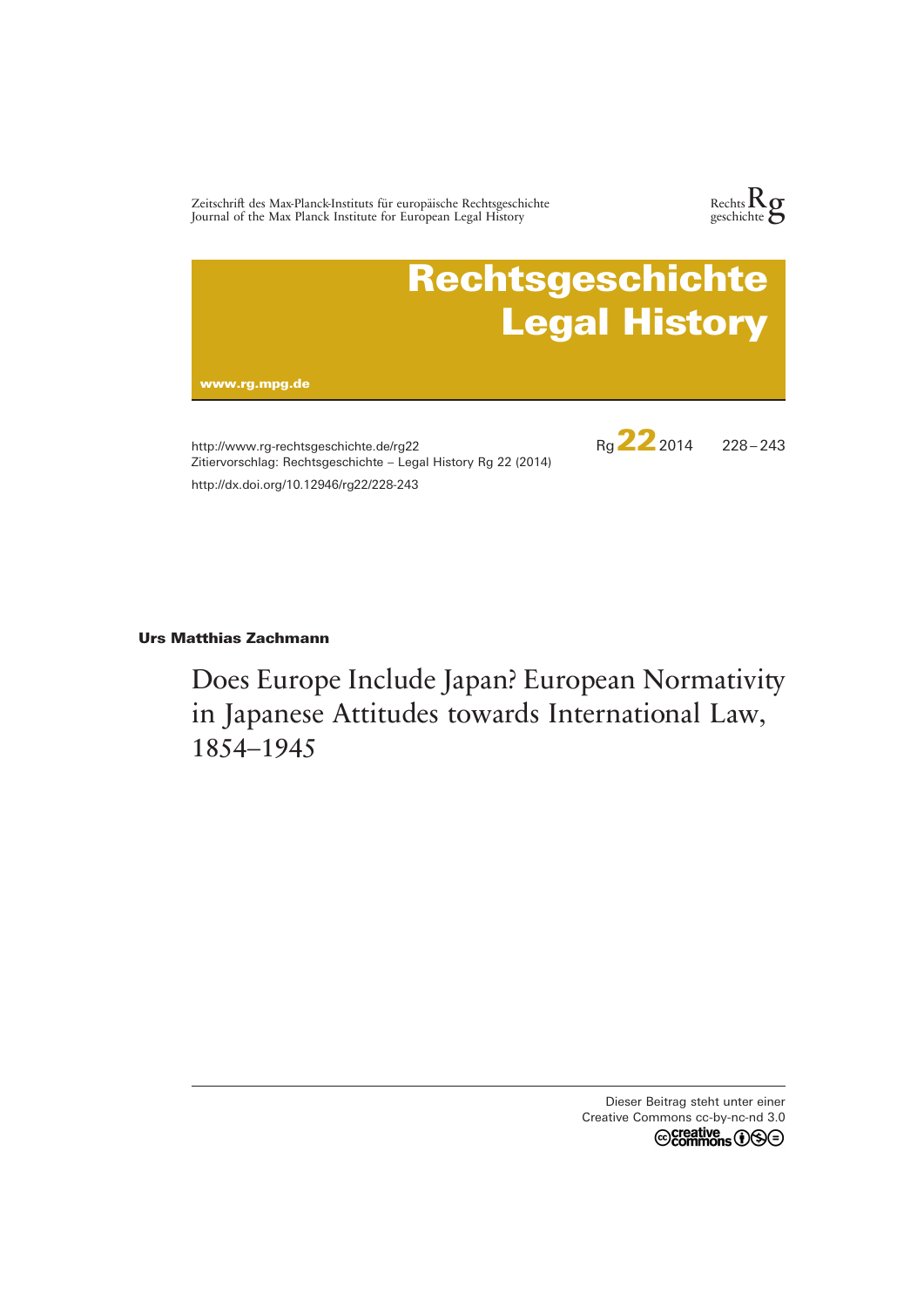#### Abstract

European normativity has been an epistemological problem for Japan throughout modernity (1868–1945). This essay discusses this problem in the case of international law by tracing its reception and application from the beginning, the opening-up of Japan in 1854, until the final demise of its imperialist project in 1945. During this period, Japan was the only non-Western great power in the hitherto all-European concert of powers. International law and the critique of European normativity played a central role in Japan's ascent to power and confrontation with the West. In the first phase of reception between 1954 and 1905, Japanese attitudes towards international law were marked by an exceptional commitment to and acquiescence with the European standard, in line with Japan's ambition to »leave Asia«. However, due to its strategic purposes, European normativity was more a means of political expediency than a matter of intrinsic conviction. Moreover, after the initial phase of receiving and practicing the principles of international law with considerable success, many Japanese began to feel a certain estrangement and inner reservation to European standards. Not until 1905, was Japan in a position to gradually challenge Europe. Thus, Japan's interwar period (1905–1931) was an uneasy combination of outward compliance and inner reservation, a tension that Japan eventually resolved by withdrawing from Europe and trying to build its own autonomous sphere in East Asia after 1931. However, the example of Japanese international lawyers shows that in order to save international law from its ultranationalist critics and enemies, European normativity still remained the central cultural reference, albeit now in its revisionist variant (especially Soviet and Nazi German political thought) and subject to a strategic re-interpretation. Thus, from the perspective of Japanese international lawyers, despite the Pan-Asianist pretenses of Japan's official rhetoric during the war, Japan never actually left Europe.

□×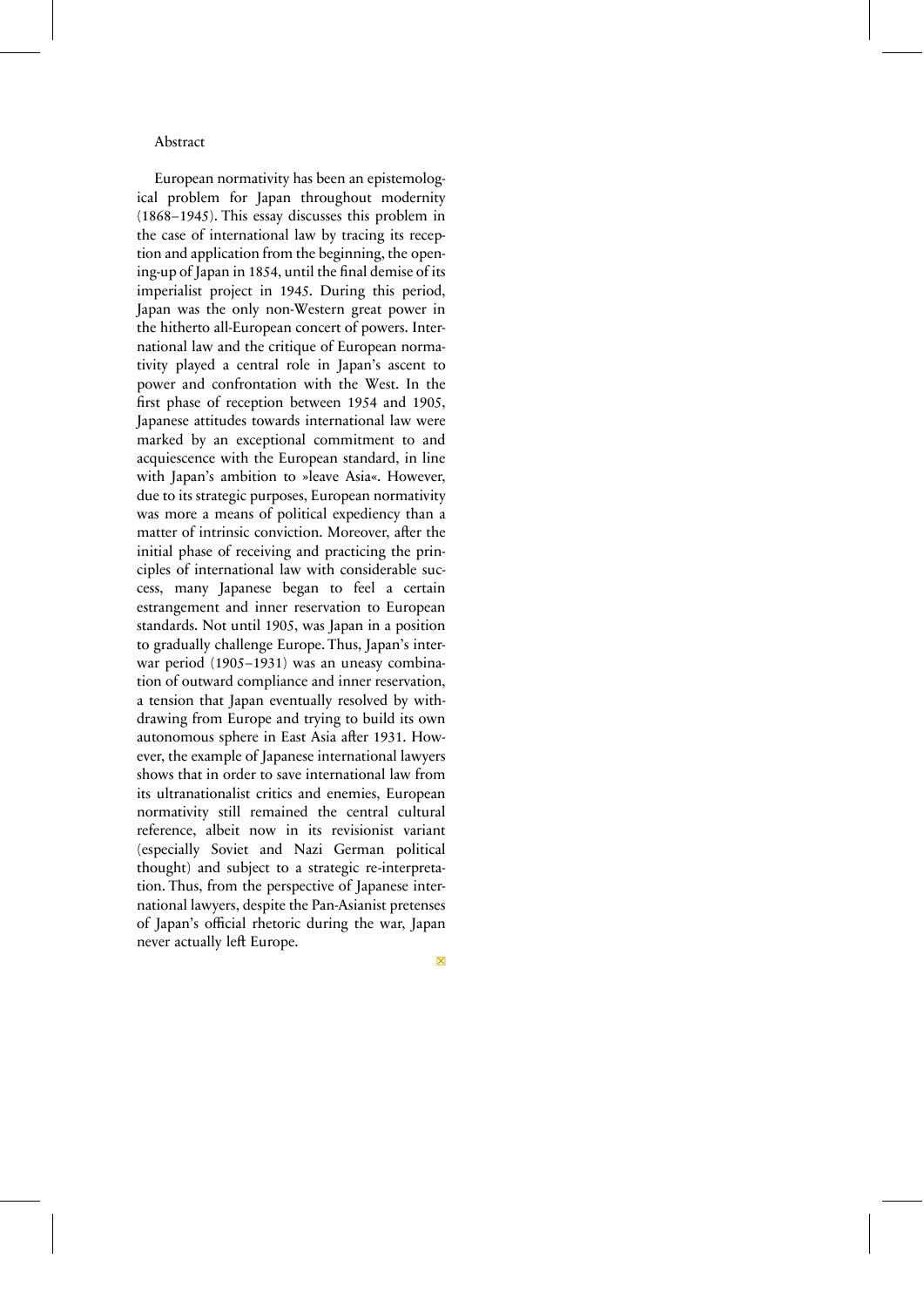# Urs Matthias Zachmann

# Does Europe Include Japan? European Normativity in Japanese Attitudes towards International Law, 1854–1945

Introduction

Europe has been an epistemological problem throughout Japan's modernity (1868–1945). More than just a geographical region, it was the cultural reference point and yardstick, which measured Japan's progress on the trajectory towards a European present. This was the case in all important matters of state and society, but outwardly no more so than in Japan's diplomatic dealings with western powers and, soon, also with its East Asian neighbours. The key towards acceptance as a »regular« power amidst the all-Western club of great powers was the complete and perfect adherence to the norms of international law which, of course, were set by the European powers and were therefore an example of European normativity. Japan did so assiduously and with immense success, and within fifty years, Japan had acquired a hegemonic position in Northeast Asia and risen to the ranks of great powers. It is therefore not surprising that the few studies on international law in Japan focus on this early »success story« of reception. **<sup>1</sup>** However, it is also for this reason that the same studies paint a rather bleak picture of Japanese attitudes towards international law as overly Euro-centric, passive and positivistic, with little or no creative input of its own. If taken positively, the Japanese case merely »exemplifies the universal applicability of the concept and logic of international law«. **<sup>2</sup>**

In a sense, the emphasis on Japan's adherence to European standards is a reflection of a Euro-centrist perspective in these studies itself which leads, conversely, to a rather light treatment of the later and darker side of Japanese attitudes towards international law that harboured considerable reservations against European normativity and longed to regain normative autonomy (or »subjectivity« (*shutai-sei*) to use a more contemporary term). However, »Europe« or Euro-centrism has again come under attack in recent times and demands for readjustments such as »provincializing Europe« (Chakrabarty) or »reclaiming Asia from the West« (Wang Hui) are widely heard in the fields of cultural studies, global history and postcolonial studies. **<sup>3</sup>** Whatever the justification for these demands in general, the destabilizing critique of the western subject can be productive, too, as Thomas Duve has shown for the field of legal history. **<sup>4</sup>** It allows us to question fundamental parameters of European normativity, widen the scope and field of enquiry and thereby deepen our understanding both of western *and* non-western normativity.

This ratio certainly applies to the study of Japanese attitudes towards western normativity. The question whether Europe includes Japan may seem strange from a Euro-centric perspective of the concept, which has come to define Europe very much within the confines of geographical borders. **<sup>5</sup>** However, from the »outside«, such as Latin America or Japan, the question was historically a very real one. From the very beginning of Japan's re-establishment of contact with the west in the nineteenth century, positionality was an issue, and we can observe a constant debate on Japan's standpoint vis-à-vis »Europe« in Japanese politics and the public which expressed either longing to »leave Asia« and become part of »Europe«, or to »return to Asia« and reclaim its subjectivity. Either choice had dramatic consequences, most of all for Japan's neighbours in East and Southeast Asia.

1 See *inter alia* Yanagihara (2012); Akashi (2012); Yanagihara (2011); Akashi (2004); Owada (1999), Onuma (1986). For a more comprehensive and detailed study, see ZACHMANN (2013). – Note: Asian names are given in their traditional order, i. e. with their surname first.

2 Akashi (2012) 742.

3 Chakrabarty (2000); Wang (2005).

4 Duve (2013) and *id.* (2012).

5 Duve (2013) 3–11.

228 Does Europe Include Japan? European Normativity in Japanese Attitudes towards International Law, 1854–1945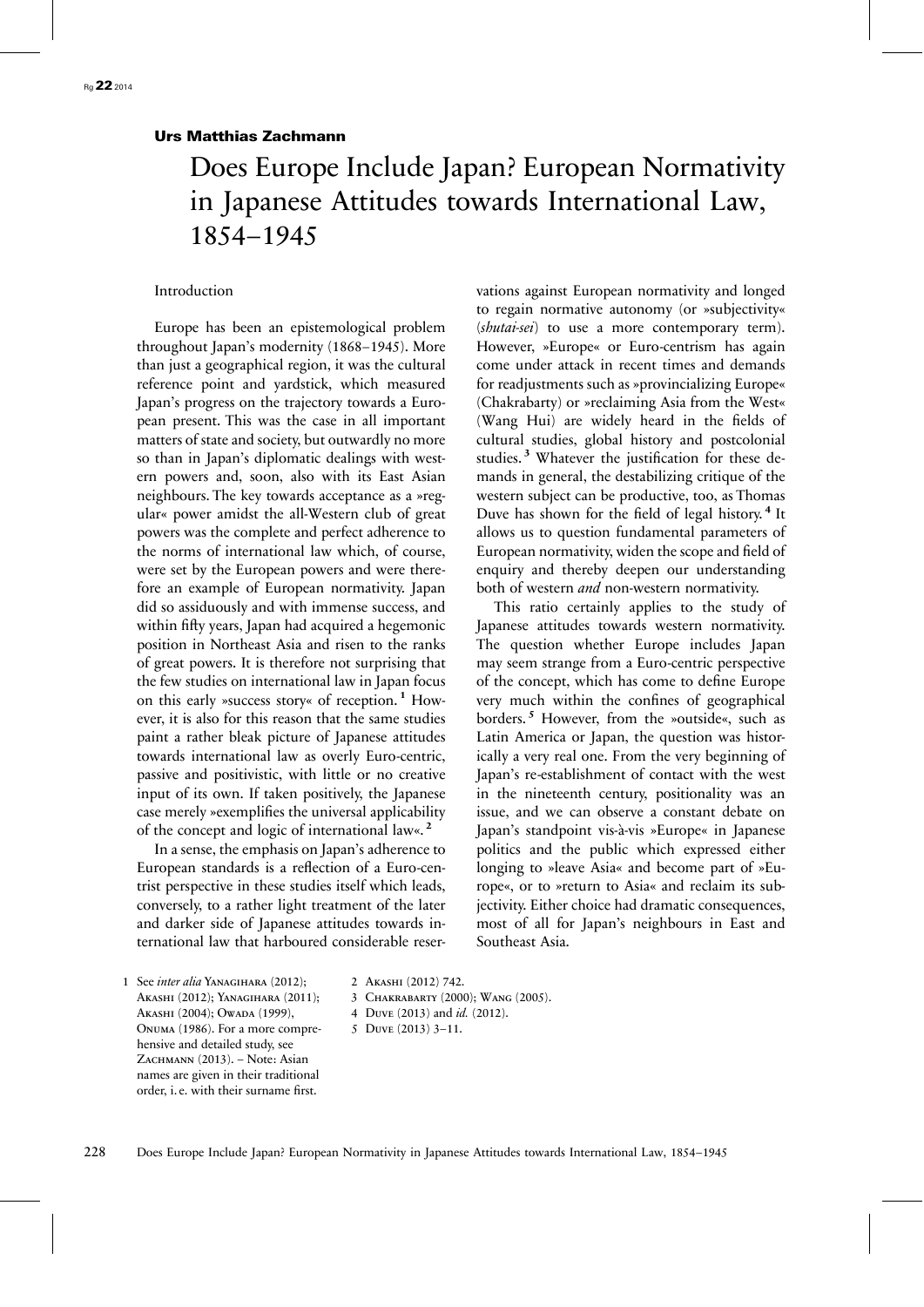The following essay will trace the whole trajectory of this discussion on positionality, i. e. beyond the usual focus on Japan's final (but elusive) achievement of equality in 1905 and well into the darker and more troubled period of first tacit reservations towards European normativity and later open challenge through the concept of an alternative »East Asian International Law«. The benefits of this undertaking will be threefold: It will complement the history of international law and relations in general by clarifying the important, but so far under-researched motivations of the only non-western actor that, together with the western powers, shaped international politics until 1945. It will thereby shed light on the interpretation of European normativity from a non-western perspective, including an early critique of its hegemonic nature. And finally, it will demonstrate the complexity of developing alternative visions of international order and establishing an autonomous »subject« merely on the basis of negating European normativity. Although beyond the scope of this essay, this insight may be also useful to discuss contemporary criticism of allegedly western-centred normativity, as it is for example voiced in the human rights or global governance debate today.

## 1 European Normativity in Early Modern and Meiji Japan

Although it is often said that international law entered Japan only in the last phase of the Tokugawa period (1603-1867), i.e. after the arrival of Admiral Perry in 1853, <sup>6</sup> this is a somewhat Eurocentric statement. Arguably one could claim that there existed notions of international order and a normative understanding of it prior to the arrival of the western powers, especially if we adopt a wider definition of international law to accommodate non-Western concepts. **<sup>7</sup>** Thus, the traditional notion that Japan had been an »isolated nation« (*sakoku*) during the Tokugawa Period has been contested for some time now, and it has become

an accepted opinion that Japan instead maintained a defensive order in the style of other East Asian nations with a very limited number of trade and political relations (the so-called »Tokugawa international order«). **<sup>8</sup>** Moreover, from very early on, Japanese international lawyers argued that notions of state sovereignty and equality as basic elements of international law existed in Japan even during the early modern period, **<sup>9</sup>** which of course served as an explanation of why Japan adapted to the western order so much more quickly than, for example, China.

Whatever the truth to these assertions, the fact remains indisputable that Europe in early modern Japan played only a very minor, peripheral role, both as a political region and as a cultural reference. Japan pursued political relations with Korea and the Ryūkyū Kingdom and economic relations with Dutch and Chinese merchants in Nagasaki (and relations with the Ainu in Hokkaidō that are difficult to characterize). The great absent power in this order was not a European power, but China, which played a far more significant role as the absent centre. Politically, the Tokugawa rulers did not want to submit to the hegemony of China and therefore refused to join its tributary system. However, culturally it was omnipresent in Japanese society as the central standard of civilization. **<sup>10</sup>** Europe as a cultural reference existed in the socalled »Dutch Studies« (*Rangaku*, due to the Dutch presence in Nagasaki), but these were often thought as a complementary rather than alternative knowledge to Chinese centrality.

This arrangement was replicated in the Japanese taxonomy of nations and ethnicities. Thus, Europeans were not considered an ethnic species completely different from other, Asian foreigners with which the Japanese conducted relations. It has been observed that the term *Tōjin*, i. e. literally a »people of Tang China« or China in general, was commonly used in the Tokugawa period to all foreigners, including the people who resided on Dejima, the Dutch trading station in Nagasaki. **<sup>11</sup>** Conversely, »Asia« was not a meaningful category for the Japanese either, as it was of wholly Euro-

6 E. g. Stern (1979) 1.

(1976).

- 8 Toby (1984); Yanagihara (2012) 477–481.
- 7 Zachmann (2013) 44–48. Duve (2013) 16–18 argues for an inclusion of other forms of normativity; on the problem of assessing non-western international legal orders, see Preiser
- 9 E. g. Takahashi (1901).
- 10 Jansen (1992).
- 11 Watanabe (2012) 315; Jansen (1992) 86–87.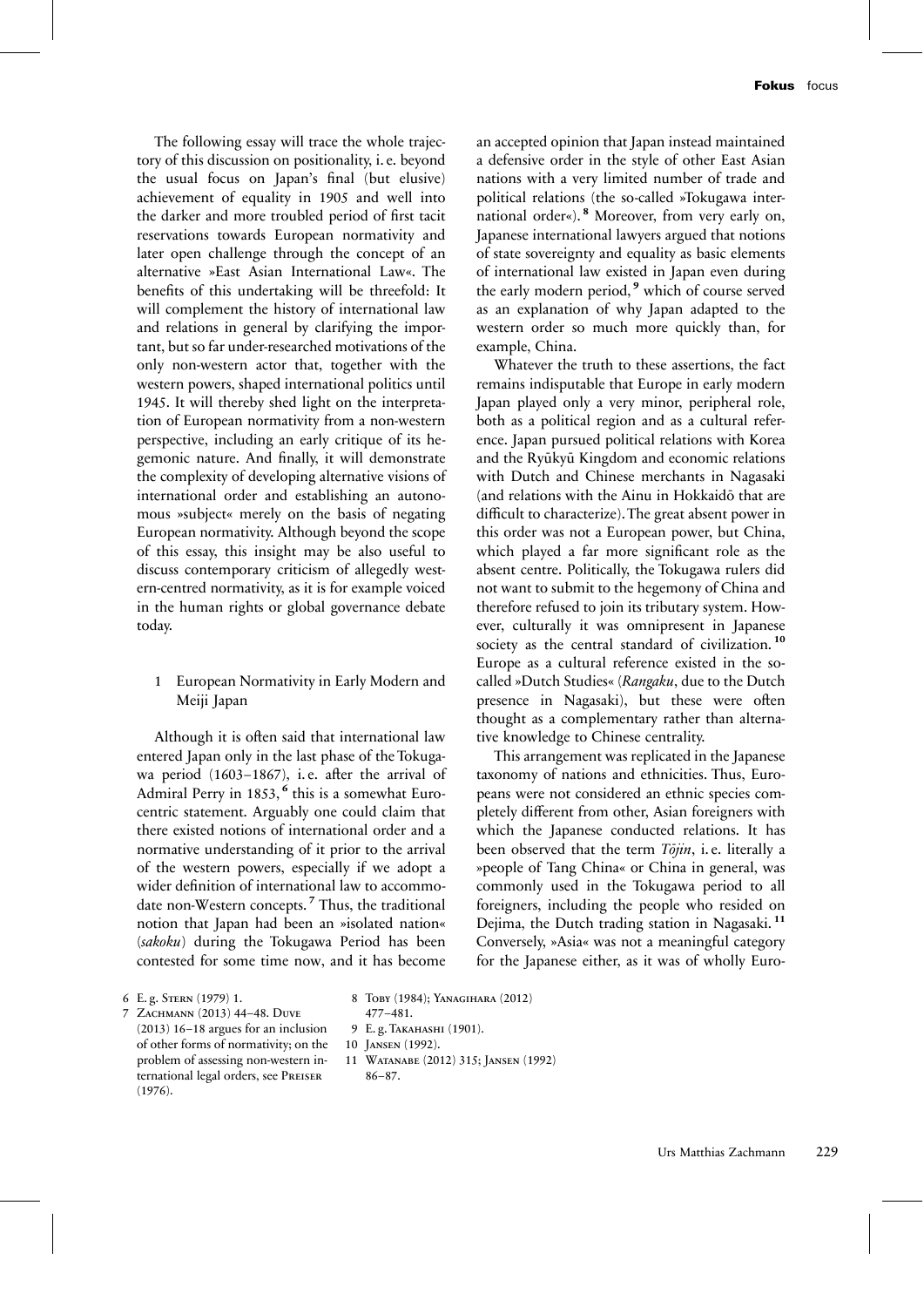pean provenience, with no expression in reality as a communal identity among Japanese and »Asian« nations. Thus, the proto-nationalist scholar Aizawa Seishisai wrote in 1833:

The Western barbarians have allocated names to the continents, such as Asia, Europa and Africa. However, this allocation of names is an outrageous abuse because such names have not been approved by the Emperor of Japan nor are these ›universal names‹ that have been conventionally accepted since antiquity. It is only the Westerners' arrogance that has made them use the term ›Asia‹ and include our divine land [Japan] as part of it. For that reason I will never use the names they have given. **<sup>12</sup>**

Thus, the accustomed binary of opposites, Europe and Asia, did not exist in early modern Japan, nor were Europe and its laws the dominant reference point for the Japanese.

This changed dramatically with the so-called Meiji Restoration (1868) that nominally restored the powers of the emperor, but in effect led to a political oligarchy of patriarchal rulers under imperial auspices which henceforth pursued a drastic modernization course along western lines. One of their first measures was a pledge of the emperor and his feudal retainers to five »oaths« that could be considered as fundamental policy principles. The fourth and fifth declarations already pointed towards a positive engagement with western knowledge in general and international law in particular:

Item. We shall break through the shackles of former evil practice and base our actions on the principles of international law.

Item. We shall seek knowledge throughout the world and thus invigorate the foundations of this imperial nation. **<sup>13</sup>**

It should be mentioned that the phrase given in this modern translation as »international law« originally reads in Japanese as *tenchi no kōdō*, a phrase laden with Neo-Confucianist meaning that would most literally translate as »the Common Way of Heaven and Earth«. Thus, there are dozens of alternative translations, such as »just and equitable principles of nature« (transl. 1909) **<sup>14</sup>** or »just laws of nature« (transl. 1958/2005). **<sup>15</sup>** This example may already illustrate the general linguistic difficulty of including other forms of normativities in legal history,  $16$  when the original text is very ambivalent about the scope of meaning in the first place.

Whatever the intended meaning of the above declarations in theory, they very centrally came to apply to international law in the practice of the new Meiji government. Whereas the old Tokugawa government was reluctant to enter diplomatic treaties with the western powers and sought to mitigate their impact through negotiation as much as possible, **<sup>17</sup>** the new Meiji government declared immediately after the succession to power that it would honour the treaties (which was remarkable in that it had fiercely attacked the old government for concluding them in the first place) and set about to actively »seek knowledge throughout the world« (item 4 of the Charter Oath). **<sup>18</sup>** For international law, this was done through four channels of knowledge dissemination: contact with western diplomats, the translation of books, Japanese students going abroad and western experts coming to Japan.<sup>1</sup>

Already prior to the Meiji Restoration, the scholars Nishi Amane and Tsuda Mamichi were sent abroad to study international law and other subjects at Leiden in the years 1863–1865. Upon their return, Nishi compiled his notes and published them in 1868 under the title *Bankoku kōhō* (The public law of nations) as the first treatise on international law written by a Japanese. **<sup>20</sup>** Henceforth, it became *de rigeur* for all Japanese experts of international law (and law in general) to make their »grand tour« through European or US universities before assuming permanent positions in Japan.

The first book on western international law in Japan was, in fact, a reprint of a translation into classical Chinese. Thus, in 1864, the American missionary William A. P. Martin published a Chinese

| 12 SAALER/SZPILMAN (2011) vol. 1, 49  | 16 DUVE (2013) 16.                 | 19 AKASHI (2012) 732.                    |
|---------------------------------------|------------------------------------|------------------------------------------|
| (transl. Matsuda Kōichirō).           | 17 Cf. Auslin (2004).              | 20 On Nishi, see MINEAR (1973). Tsuda    |
| 13 As translated in BREEN (1996) 410. | 18 ZACHMANN (2013) 48–84; see also | Mamichi later became influential in      |
| 14 Кікисні (1909) 45.                 | AKASHI (2012), AKASHI (2004),      | the reception of civil law in Japan, see |
| 15 DEBARY et al. (2005) vol 1, 672.   | MIYOSHI (1994)                     | Röhl (2005).                             |
|                                       |                                    |                                          |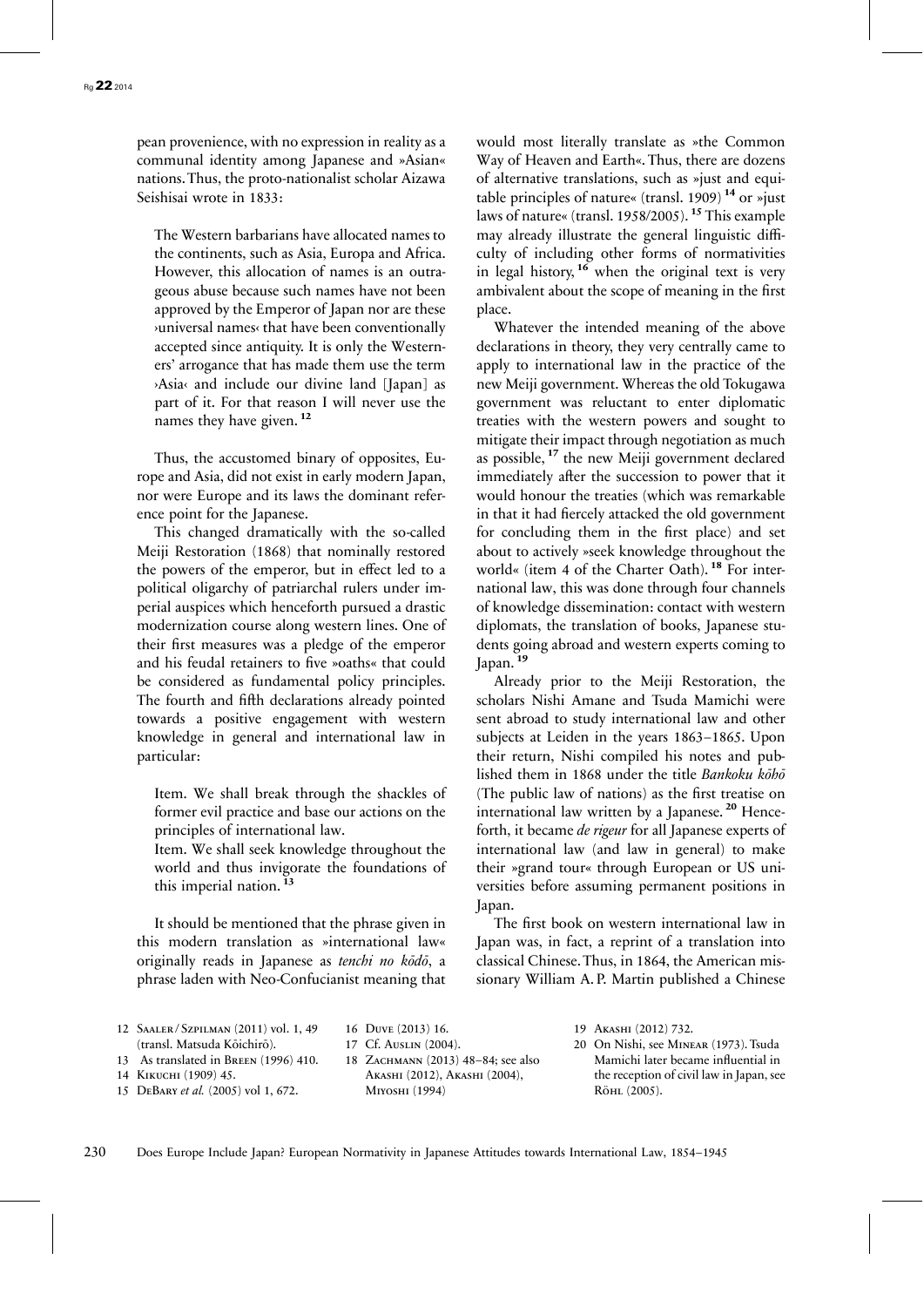translation of Henry Wheaton's *Elements of International Law* (1836) to assist the Chinese Foreign Ministry under the title *Wanguo gongfa*. **<sup>21</sup>** As educated Japanese could read Chinese, this was reprinted in Japan (under the same title *Bankoku kōhō*). However, soon many more translations of authoritative western works directly into Japanese appeared. **<sup>22</sup>** In 1873, for example, Mitsukuri Rinshō published his translation of Woolsey's *Introduction to the Study of International Law* (1860) under the title *Kokusaihō, ichimei bankoku kōhō* (»International law, also called the law of nations«) and this is considered the first usage and origin of the current Japanese word for international law – *kokusaihō*.

Finally, foreign experts, so-called *o-yatoi gaikokujin* (employed foreigners), played an important role in the early decades of Japan's modernization. Thus it is well known that many of the Japanese codes of law that are still extant today – especially in civil law – were crafted with the help of foreign experts. **<sup>23</sup>** The field of international law was no exception to the practice of hiring foreign expertise, and the names of E. Peshine Smith, Charles William Le Gendre, Gustave Boissonade, Henry Williard Denison and Thomas Baty are integral to the history of international law in Japan. **<sup>24</sup>** Some of these foreign experts – although none of them as specialists – taught the subject at Japanese universities. However, as a matter of sustainability, but also of prestige and more importantly, of budgetary constraints, the Japanese government sought to make the costly foreign experts redundant as soon as possible and employ native talent instead. This was realized in the 1890s, when Japan finally made a major step towards joining Europe.

It should be kept in mind that from the outset, the overarching goal of Meiji foreign policy was to renegotiate the initial treaties that had been concluded with the western powers between 1858 and 1869 and achieve a more equal standing vis-à-vis Europe. Due to their lack of reciprocity in tariff matters and the privilege of consular jurisdiction for foreigners, these treaties were considered »unequal treaties« (*fu-byōdō jōyaku*). **<sup>25</sup>** The Japanese

government thus, as soon as the last treaty had been concluded, tried to re-negotiate these, albeit to no avail at first, as the western powers and especially Britain long argued that Japan had not met the required standard of civilization, yet.

This led to a complete reversal of standards. If »China« had been the cultural standard in early modern Japan, the point of reference soon switched to »civilization« (*bunmei kaika*), which exclusively came to signify *European* (and by extension American) culture. **<sup>26</sup>** However, in terms of strategy, Japanese politicians and intellectuals applied the same to Chinese and European culture. Thus, they invariably argued that »China« or »Europe« signified both a political and a cultural entity and that these dimensions were separate and independent. »China« as manifestation of cultural hegemony could be wherever it was most perfectly realized. **<sup>27</sup>** Similarly, »Europe« in the eyes of Japanese became a modular, universal standard and was not limited to the geographic region. **<sup>28</sup>** Conversely, Asia or »the Orient« as the binary opposite of Europe was a cultural concept and could not forever commit a country to being »Asian«. This is most apparent, for example, in the following observation which a Japanese journalist wrote in 1884:

Therefore, what people today call »the Orient« is not the geographic Orient, but refers to the Orient of international relations. It is not an entity defined by natural geography, but it is called Oriental because all institutions of manmade society in a uniquely singular way differ from Europe. […] Therefore, supposed the Turkish Empire would change all things of their society, from the political system, law, religion, science etc. down to everyday clothing, food, housing, and transform everything into the European style, there is no doubt that nobody would consider it Oriental anymore, and that from that day on [Constantinople] would be added to the capitals of the great countries in Europe. **<sup>29</sup>**

- 21 On Martin's translation and other early translations into Chinese, see Kroll (2012).
- 22 ZACHMANN (2013) 78-80; Yanagihara (2011) 454.
- 23 See Röhl (2005).
- 24 See Ichimata (1973) 11–18.
- 25 See Kleinschmidt (2007).
- 26 On this radical shift, see WATANABE (2012) 315–390.
- 27 Harootunian (1980) 16
- 28 ZACHMANN (2009) 18-20.
- 29 Hinohara Shōzō, *Nihon wa Tōyō-koku taru bekarazu* (Japan must not be an Oriental country, 1884), as translated in ZACHMANN (2009) 19.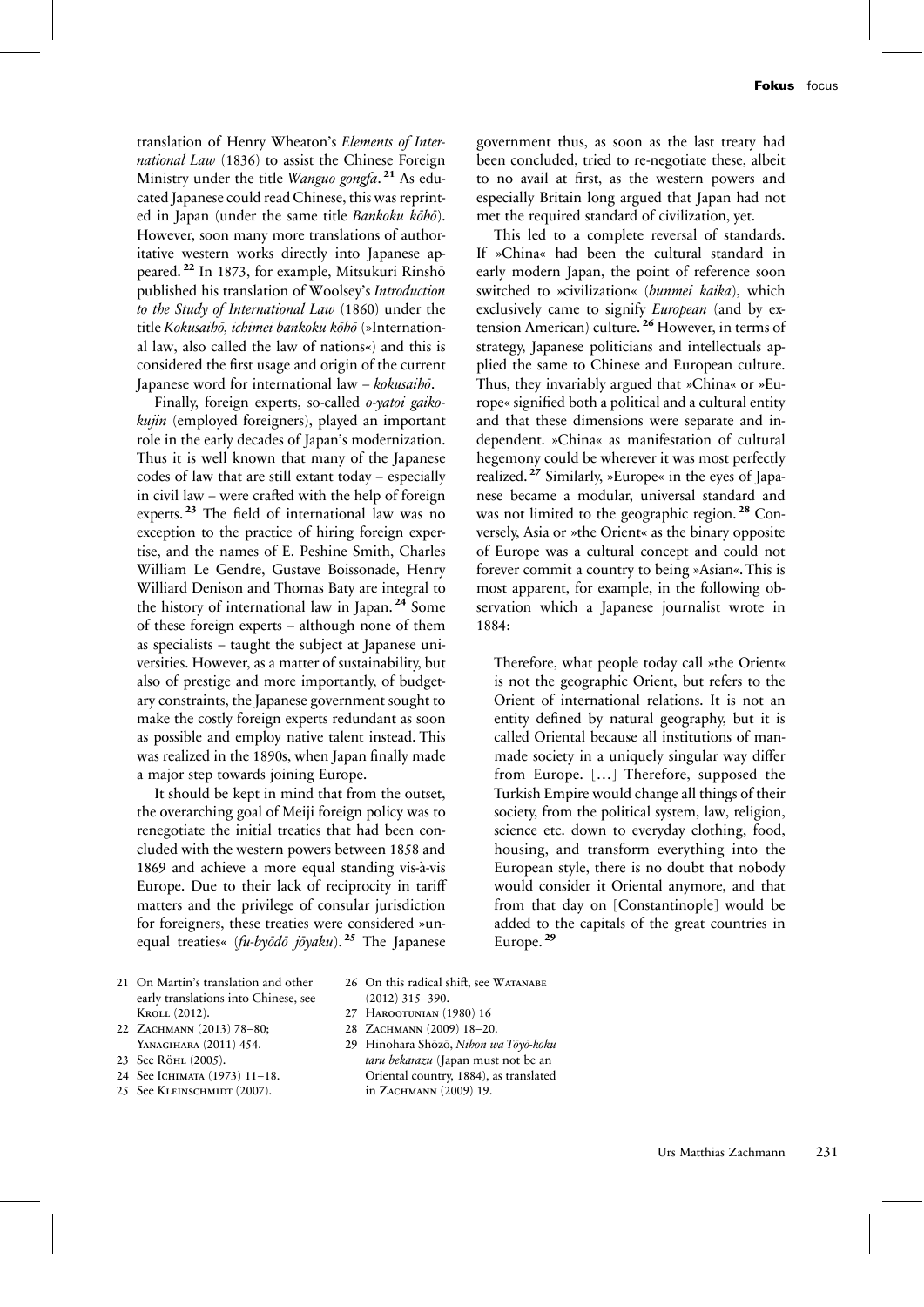These hopes seem too sanguine for the Ottoman Empire in hindsight, but only served as a hypothetical model for Japan at the time. And it is only from this perspective of Europe and Asia that we can understand the popular idea that Japan should »leave Asia« (*datsua*) and, possibly, join Europe. **<sup>30</sup>**

However, joining Europe was more than anything a matter of perception, not just power. Thus, the demonstrative application of international law in relation to western powers, but also towards Japan's neighbours was another means to gain the recognition of Europe. Demanding neutrality from the western powers during the Boshin War (1868–1869) and declaring neutrality during the Franco-Prussian War (1870–1871) were early examples of such a demonstrative use. **<sup>31</sup>** However, between 1871 and 1895, Japan had much more occasion to use international law as an effective tool of imperial careerism in relation to its East Asian neighbours. Thus, in 1871, Japan tried to foist an »unequal treaty« on China, but failed for the time being due to lack of credible military leverage. **<sup>32</sup>** It was more successful in bullying Korea into concluding the so-called Kanghwa Treaty in 1876, arguably Japan's first success in western-style »canon boat diplomacy«. However, Japan's breakthrough came with the first Sino-Japanese War (1894–95).<sup>33</sup> The peace treaty with China in April 1895, the so-called Shimonoseki Treaty, was in part an unequal treaty in the style of other European-Chinese treaties. Thus, Japan had assumed the role of Europe in its relation towards China and Korea. Moreover, through annexation of Taiwan, it also became the only non-western colonial power at the time. This position was consolidated through the annexation of Korea in 1910.

The war with China also gave Japan the longdesired opportunity to demonstrate its knowledge of the law of war. Although there remain doubts as to Japan's actual compliance in certain cases, **<sup>34</sup>** Japan had two of its prominent international lawyers, Ariga Nagao and Takahashi Sakuei, publish scholarly treatises in English and French to

publicize the absolute correctness of Japan's warfare; their effort found support in prefaces written by the influential British scholars John Westlake and Thomas Erskine Holland. **<sup>35</sup>** Japan pursued this line of »responsible« global citizen by actively participating in the two Peace Conferences at The Hague in 1899 and 1907, despite the fact that their common goal, the limitation of war, did not necessarily serve Japan's expansionary policy. **<sup>36</sup>**

Japan's strategy of presenting itself as diligent and studious pupil of Europe soon produced tangible results in its relations to the western powers. Thus, the shifting balance of power led Britain to accept a new, more equitable treaty with Japan in 1894. Other powers followed suit and the odious institution of extraterritoriality was abolished in 1899, when the new treaties came into effect.Thus, only thirty years after Japan had concluded the last unequal treaty in 1869 it had rid itself of this barrier and acquired the »certificates of civilization«, as the new treaties were aptly called. **<sup>37</sup>** Britain seemed to confirm this valuation by concluding the so-called Anglo-Japanese Alliance in 1902. Although this was more an expression of British weakness than of Japanese strength, it helped to prepare the way for the Russo-Japanese War (1904/ 05), the result of which catapulted Japan into the position of hegemonic power in Northeast Asia for the next decades. Once again, Japan used the war to propagate its high standards of compliance with the law of war. **<sup>38</sup>**

The years 1894–1905 thus had a tremendous impact on Japan's status and the political geography of Northeast Asia.This was also reflected in the status of international law as a discipline in Japan. If international law had been important from the start as a *practice* (and therefore also dictated the very pragmatic approach to international law at the time), **<sup>39</sup>** it was only a minor academic discipline which, as we have seen above, was only taught on the side at universities. However, this changed in 1895, when the first chair for international law was established at Tokyo University. When Kyoto University was founded in 1899, it already had a chair

30 »Leaving Asia« (*Datsua-ron*) is the title of a famous editorial written by FukuzawaYukichi in 1885 that has come to signify Meiji foreign politics in general. For a full translation, see Center for East Asian Cultural Studies (1973) vol. 3, 129–133.

31 Cf. Akashi (2012) 735 f.; Yanagihara (2011) 452 f.

32 ZACHMANN (2013) 62 f.

33 ZACHMANN (2009) 31-54.

34 See Howland (2007) and (2008).

35 Howland (2007) 186–200.

36 ZACHMANN (2013) 76 f.

37 Cf. ZACHMANN (2013) 61. 38 Ichimata (1973) 33–36. 39 Akashi (2012) 734 f.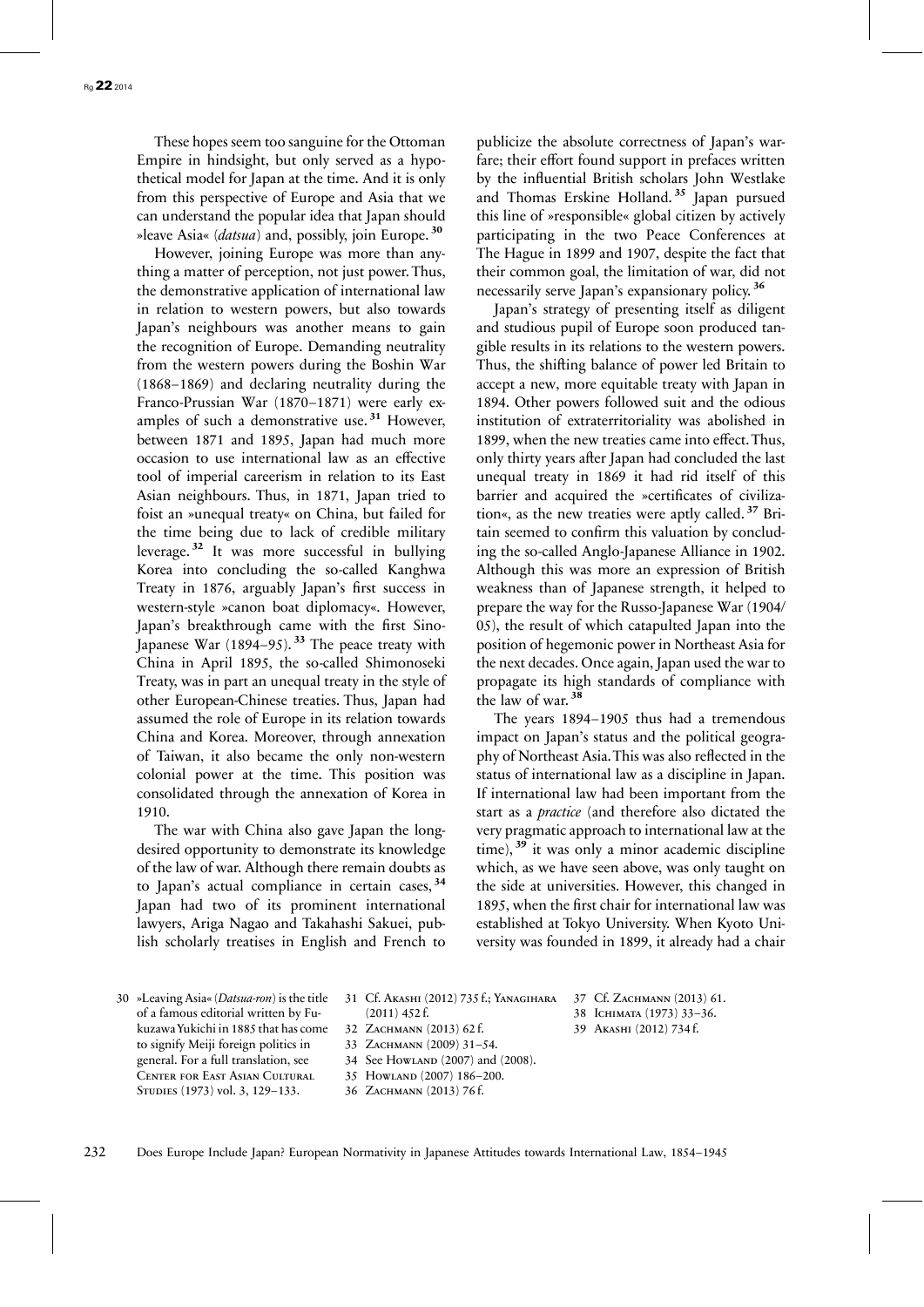for international law right from the start. **<sup>40</sup>** The sudden rise in status was no coincidence; the Sino-Japanese War and the Russo-Japanese War provided a huge stimulus for international law in Japan. **<sup>41</sup>** The same applies to the Japan Society of International Law (Kokusaihō gakkai), one of the oldest professional associations in the world, which was founded in 1897 as an unofficial think tank for the Ministry of Foreign Affairs to deal with the arising issues in relation to the peace treaty with China. **<sup>42</sup>** Again, this points at the immensely *practical* role of international law even as an academic discipline. Thus the second chair holder at Tokyo University, Tachi Sakutarō, simultaneously served as permanent advisor of the Foreign Ministry until his death in 1944. Likewise, all other international lawyers until 1945 served more or less frequently on an *ad hoc* basis as advisors to the Foreign Ministry. **<sup>43</sup>** This may be one of the reasons why Japanese international lawyers, especially the older generation, had an immensely positivistic, policyoriented approach towards international law. If Japanese leaders wanted Japan to »join Europe«, it was not their task to question Europe.

However, this does not mean that engagement with Europe was wholly uncritical. On the contrary, a certain estrangement or disaffection with the modernization course could be felt from the early 1880s onwards, when the Japanese government came under criticism as being too subservient to the western powers in the treaty renegotiation process. **<sup>44</sup>** The real break came in the 1890s, when Japan finally vanquished China as its East Asian competitor and therefore entered into direct confrontation with the western powers. The first proof of this came on the very same day that the conditions of peace with China were published in Japan in May 1895 and the public learned that Russia, France, and Germany had intervened and pressured Japan in retroceding an important strategic point (Port Arthur) back to China (Tripartite Intervention). **<sup>45</sup>** If the official explanation that this was for the sake of »peace and stability in East Asia« seemed hollow to many readers at the time, they were infuriated to learn in late 1898 that Russia had taken the very same spot by force, followed by Germany occupying and ›leasing‹ Shandong (the so-called Far Eastern Crisis). **<sup>46</sup>** Thus, the influential journalist Kuga Katsunan lambasted the double standard of western powers which, under the lofty pretexts of the *mission civilisatrice* and a »new interpretation of international law« merely justified their personal greed and egoism:

The ideology of civilization [*bunmei no shugi*] says: >Generally speaking, all the superior races of the world should encourage the unenlightened people and let them follow civilization. They should admonish countries in disorder and let them attain peace and order.‹ Europeans call themselves civilized people. However, on grounds of racial otherness or differences in the national way, they exclude others and looking for an easy pretext, they pilfer property and rob territory or suppress their freedom or limit their independence.Thus, the so-called ›conveniences of civilization‹ [*bunmei no riki*], have turned again into dangerous weapons of barbarism. **<sup>47</sup>**

This became the standard rhetoric of protest against a European double standard, alleged or true, until 1945. For the time being, the critique was voiced only unofficially, in the Japanese public opinion, but never from the government side. However, many politicians, diplomats and intellectuals sympathized with this perspective. More importantly it came to condition the perception of international politics and the actions of the western powers as inherently selfish and hypocritical even in cases when objectively there was no reason for such allegations or where at least there was doubt. This was already so in contentious cases of consular jurisdiction during the 1880s in which foreigners were involved and which were tried not by Japanese, but consular courts. In most cases we cannot observe decisions biased towards foreigners and discriminating against the Japanese party, despite public Japanese opinion. **<sup>48</sup>** Moreover, the so-

- 40 ZACHMANN (2013) 81-84.
- 41 Ichimata (1973) 33.
- 42 Ichimata (1973) 126–143.
- 43 Onuma (1986) 33.
- 44 On the perspective of major Japanese intellectuals, see PYLE (1969).
- 45 ZACHMANN (2009) 36-39.
- 46 ZACHMANN (2009) 55-88.
- 47 Kuga Katsunan, »Shina bunkatsu no mondai« (The problem of China's partition), 1898, as quoted in .<br>Zachmann (2009) 82.
- 48 On these cases, see CHANG (1984).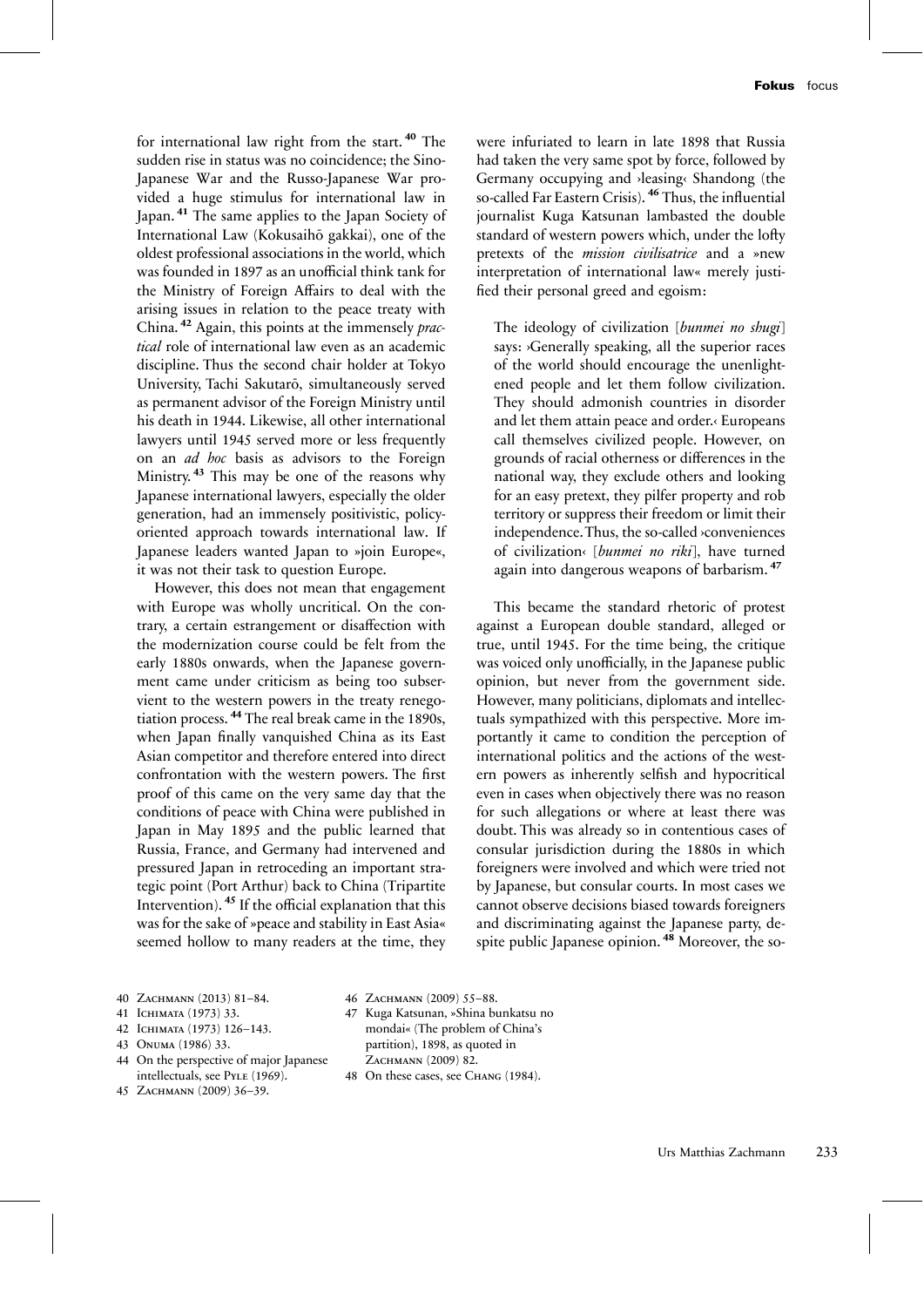called Yokohama House Tax case before the Permanent Court of Arbitration (1902–1905) is often cited by Japanese legal historians as the watershed when the Japanese lost trust in the fairness of international law and international arbitration. **<sup>49</sup>** However, closer inspection does not necessarily uphold the verdict of an unfair and biased decision. The decision that Japan could not levy an isolated tax on houses of which the *properties* had been already exempted does not seem wholly arbitrary, at least from the perspective of continental law of property. Yet, whatever the correct interpretation in this case, so ingrained was the assumption that Japan was the victim of power politics that this became the standard impression of the Japanese public in the following decades and even survived the war. **<sup>50</sup>**

This is not to say that, at least on the point of racial discrimination, there was not grounds for complaint. It is well known that Japan's unexpected victory in the Sino-Japanese War and rise towards hegemony in East Asia led to the first example of Japan-bashing in history and a resurgence of the »clash of races« discourse which has been hitherto subsumed under the phrase »yellow peril«. **<sup>51</sup>** The German emperor had a notable role in this, but the discourse was widespread in Britain, the dominions and the US as well. Most troubling in this latter respect was the question of labour migration, **<sup>52</sup>** but national prestige and international status were also at stake. The Japanese government therefore desperately tried to counter this image and discouraged all notions that would further incite the western fears, such as calls towards a pan-Asianist solidarity in open opposition against the western powers. **<sup>53</sup>** For the same reason, any challenges towards European normativity in the form of alternative visions of order were unthinkable. This remained so for the next three decades, until 1931.

2 Western normativity during the Interwar Period, 1905–1931

The First World War is often seen as the watershed, the »original catastrophe« of the twentieth century which laid waste to the *belle époque* of the long nineteenth century and initiated the cataclysmic convulsions that gave rise to a new epoch. **<sup>54</sup>** However, this again is a somewhat Euro-centric perspective and does not apply to Japan. If we speak of an »interwar period« in the Japanese context at all, it would be more appropriate to let it begin with the Russo-Japanese War (1904/5), which signalled the consolidation of empire, and let it end with the year 1931, when Japan entered a second and self-destructive round of expansion. This period also tallies with a certain attitude of growing reservations towards western normativity, and international law in particular.

The »Great War« from the perspective of Japan was but a distant occurrence and consequently came to be called the »European War« (*Ōshū sensō*) in Japan. By and large, the government used the war to consolidate Japan's position in East Asia and extend it towards the German possessions in Shandong and Micronesia. It was therefore less than thrilled to hear about the new developments in diplomacy that has come to be known as »Wilsonianism«. **<sup>55</sup>** After all, Japanese politicians and diplomats had been socialized and particularly successful in the traditional diplomacy of the »Great Game« and were wary of any change that would upset its »running horse«. Due to previous bad experiences with international arbitrations and interventions, they were particularly distrustful of any kind of multilateralization of the game that would allow powers not invested in the region to meddle and contain Japan's position of power. Thus, the Japanese leaders first tried to ignore Wilson's Fourteen Points, but felt confirmed in

49 Owada (1999) 357; Yanagihara  $(2011)$  461.

55 For Japan's position during the war, see Dickinson (1999).

- 50 For a discussion of the postwar identification as victim, see Orr (2002).
- 51 GOLLWITZER (1961); on racial constructions in and of East Asia, see also Kowner / Demel (2013).
- 52 Cf. Mehnert (1995).
- 53 Valliant (1974); Zachmann (2009) 45 f., 66–73.
- 54 Stolleis (1997) 5.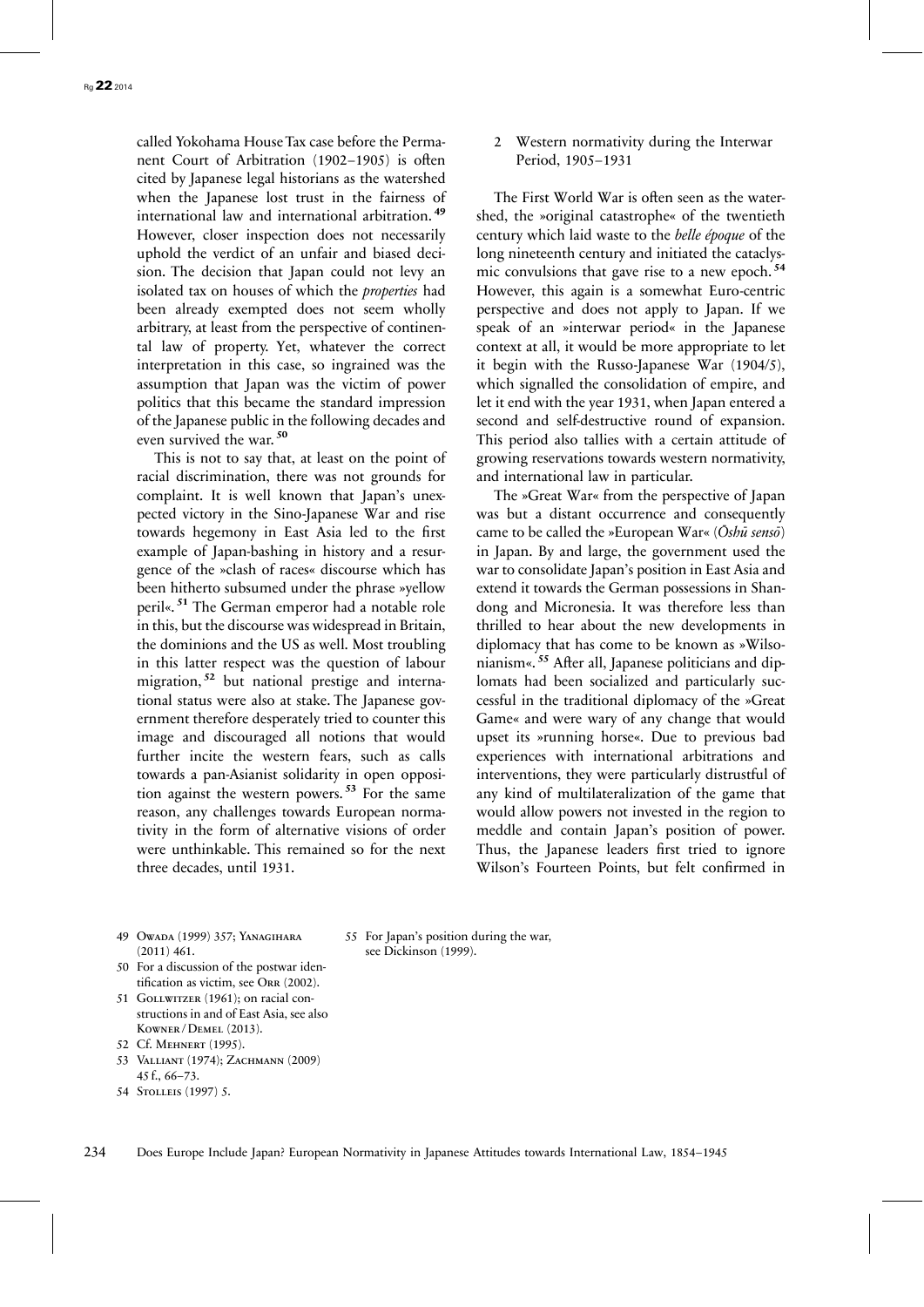their suspicion when Wilson's call to »national selfdetermination« threatened to upset colonial rule in Korea in the spring of 1919. **<sup>56</sup>**

On the other hand, the foreign policy of Japan during the interwar year is often praised as the most »internationalist« and liberal phase of its diplomacy until 1945, as Japan outwardly joined in most international agreements and institutions, even against its own immediate self-interest, and seemed to acquiesce in limited containment of its military. In this respect, Japan continued its policy of presenting itself as responsible »civilized country« in the midst of European powers. The »Shidehara Diplomacy« (named after its most prominent representative, Foreign Minister Shidehara Kijūro) is often seen as the consistent outward expression of the so-called »Taishō Democracy« (ca. 1905–1932), a similar liberal trend in Japanese domestic politics signalled by the ascension of party rule and the extension of the ballot to male universal suffrage. However, in the same way as the »Taishō Democracy« had a very repressive second face and narrowly limited political expression which seemed to threaten its middle-class and elite base (i. e. especially Socialist and Marxist groups), the liberal foreign policy had a dark undercurrent and was determined to forestall all new developments that threatened its »special interests« in Northeast Asia.

Thus, when the Japanese delegation was sent to the Paris Peace Conference in 1919, it was the only one which did not have a draft of its own for a »general association of nations« (point fourteen of Wilson's declaration). <sup>57</sup> On the contrary, even Vice Foreign Minister Shidehara opined at the time that it would be »extremely troublesome« (*meiwaku shigoku*) if such a multilateral organization came into existence and that Japan should go along with it only if it could not be helped at all. **<sup>58</sup>** The Japanese delegation soon had to accept the inevitable and sought to salvage the situation by at least placing a racial equality clause into the Covenant of the League of Nations. **<sup>59</sup>** This was done less for the sake of solidarity with non-western races as for the simple calculation to improve Japan's standing vis-à-vis the western powers and mitigate problems with labour migration. It is exactly for the latter reason (and the latent fear of a »yellow peril«) that the British dominions, especially Australia, struck down the proposal.

Feelings towards the League of Nations therefore were ambivalent from the beginning even among international lawyers. Tachi Sakutarō, permanent advisor of the Foreign Ministry and member of the Japanese delegation to Paris, commented in 1918 on the idea of the League of Nations:

Peace in the world will not be maintained merely on the basis of the Covenant of the League of Nations, but has to find its roots in the firm belief of nations in the real benefits of peace. […] No nation will be persuaded by sweet words alone. But it will be no easy task to make the nations understand the benefits of peace and willingly shoulder the burdens of a League of Nations, as long as there will be nations in peacetime which monopolize the huge natural resources of the world, completely shut out other nations from it and deny them their so-called »spot in the sun«, or as long as some nations will suppress and persecute other peoples because of differences in race, language, culture and creed. **<sup>60</sup>**

Although Tachi did not name names, it was abundantly clear – and made much more explicit in other publications of a similar tenor – that his critique was directed mainly against Britain and the US, i. e. the »Anglo-American Centred Peace« (as another famous pundit, Konoe Fumimaro, called and rejected the Paris agreements at the time). **<sup>61</sup>**

A similar combination of outward compliance and inner reservations can be observed in the Washington Treaties of 1922. These were even closer to home, as they ended the Anglo-Japanese Alliance, re-confirmed the US-American Open Door-Policy in China (Nine Power-Treaty) and, even more threateningly to nationalists, limited Japan's naval power as part of a general quota

- 58 Zachmann (2013) 93; Burkman (2007) 16.
- 59 Shimazu (1998).
- 60 Tachi (1918) 14. 61 For a partial translation of Konoe's notorious article, see Saaler / Szpilman (2011) vol. 1, 315–317 (transl. Eri Hotta).

<sup>56</sup> Manela (2007) 97 f.

<sup>57</sup> Burkman (2007) 60.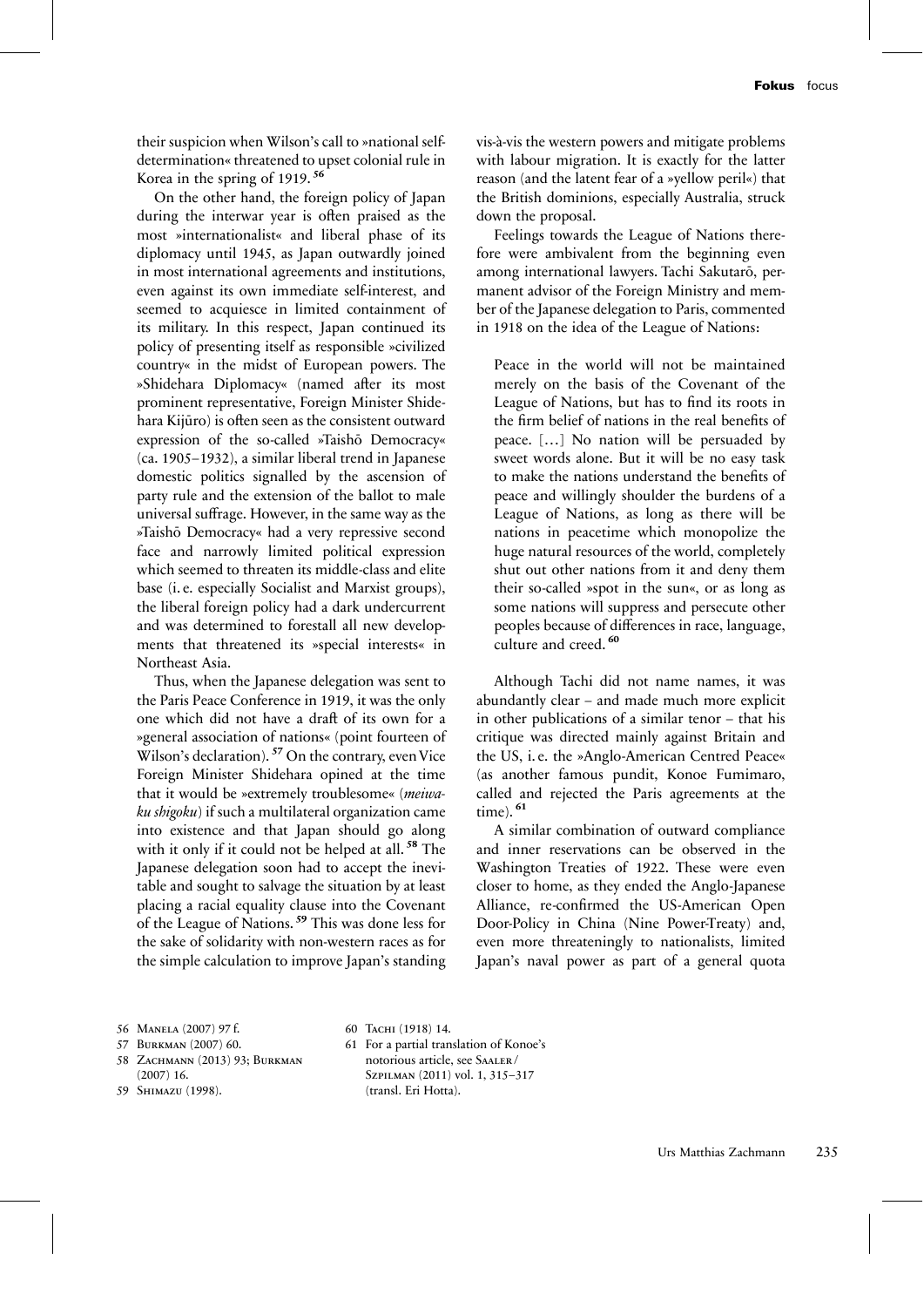system (Washington Naval Treaty). Japan on the surface acceded to the agreements. However, part of the Japanese leadership was only willing to do so if the agreements did not touch Japan's »special interests« in Northeast Asia. **<sup>62</sup>** Thus, they accepted the Nine-Power-Treaty only with the understanding that it tacitly recognized Japan's interests in Manchuria. **<sup>63</sup>** However, such subterfuges, if they were known at all, did not placate nationalists in Japan who fiercely protested against any limitations of Japan's powers in East Asia, and vented their anger in a series of political assassinations. **<sup>64</sup>**

The inner reservations against western normativity of the interwar period were most apparent in the case of the other hallmark of Wilsonian institutions, the Kellogg-Briand Pact or Pact of Paris of 1928. **<sup>65</sup>** This Pact, which sought to outlaw war by a single stroke of the law (and became the predecessor of Art. 2 No. 4 UN Charter and Art. 9 of the Japanese Constitution of 1946), was a deceptively simple piece of legislation on the surface, but with treacherous depths underneath. Both France and Britain declared reservations, the former a general exception for wars fought in selfdefence (thus simply shifting the problem to the definition of self-defence), the latter concerning »certain regions« in the world in which Britain had vital interests, but remained conveniently undefined (the so-called »British Monroe Doctrine«).

The Japanese government, which was just in the middle of another troublesome »expedition« to politically unstable China, viewed the Kellogg-Briand Pact with wariness, lest it would circumscribe Japan's abilities to »defend« its interests on the continent in the future, as well. The involved parties deliberated whether they should make a reservation similar to Britain with regards to Manchuria, i. e. declare another »Japanese Monroe Doctrine«. However, in the end, cautiousness won the day and Mori Kaku, one of the prime minister's advisors, cunningly argued that such an open reservation would merely incite the suspicions of the western powers and without necessity circumscribe Japan's actions in Northeast Asia. It

would be much more beneficial for Japan to just wait and see and invoke Britain's precedent when it was necessary and politic. **<sup>66</sup>** In the end, Japan joined the Pact without open reservations, but made sure that its representative communicated Japan's concerns regarding Manchuria verbally to the other major powers.

Japanese international lawyers by and large viewed the Pact with great scepticism. This was less because of its many loopholes, which the Japanese public criticized. On the contrary, they feared that the Pact was too ambitious and unrealistic in the face of real power politics. As in the case of the League of Nations they argued that the Pact merely served to uphold the *status quo* by outlawing war to enforce (legitimate) change. It was therefore, again, in the interest of great, monopolizing powers and to the disadvantage of smaller, but ambitious and upcoming nations. The international lawyer Taoka Ryōichi formulated the defects of the Kellogg-Briand Pact from the perspective of Japan thus:

In my opinion, the real deficit of the Kellogg-Briand Pact lies not in its many reservations, but in the fact that it outlaws war as a means of selfhelp [*jiryoku kyūsai*] for states whose rights have been violated, but without providing any *substitute* for this. **<sup>67</sup>**

Taoka continued that such an arrangement would merely encourage violations of international law, as the harassed country now was prohibited to strike back. It is quite obvious from the context of these arguments that, again, Japanese interests in Manchuria, which were felt to be threatened by Chinese actions, were at the core of these concerns.

Therefore, on the surface Japan in the interwar period seemed to continue its pro-western policy and accepted European or western normativity without formal reservations. However, the chasm which had opened up in the late Meiji period due to the increased potential of conflict and friction with western powers became ever wider under-

> 67 Taoka (1932) 33; Taoka uses the English word *substitute*.

62 Iriye (1965) 62.

- 63 ZACHMANN (2013) 96 with further references.
- 64 Prime Minister Hara Takashi was murdered in 1921, on the day of the opening of the Washington Conference; Prime Minister Hamaguchi

Osachi was attacked and subsequently died in 1931 on occasion of the London Naval Treaty; many others followed. 65 On this in more detail, see ZACHMANN (2013) 121–157. 66 ZACHMANN (2013) 140 f.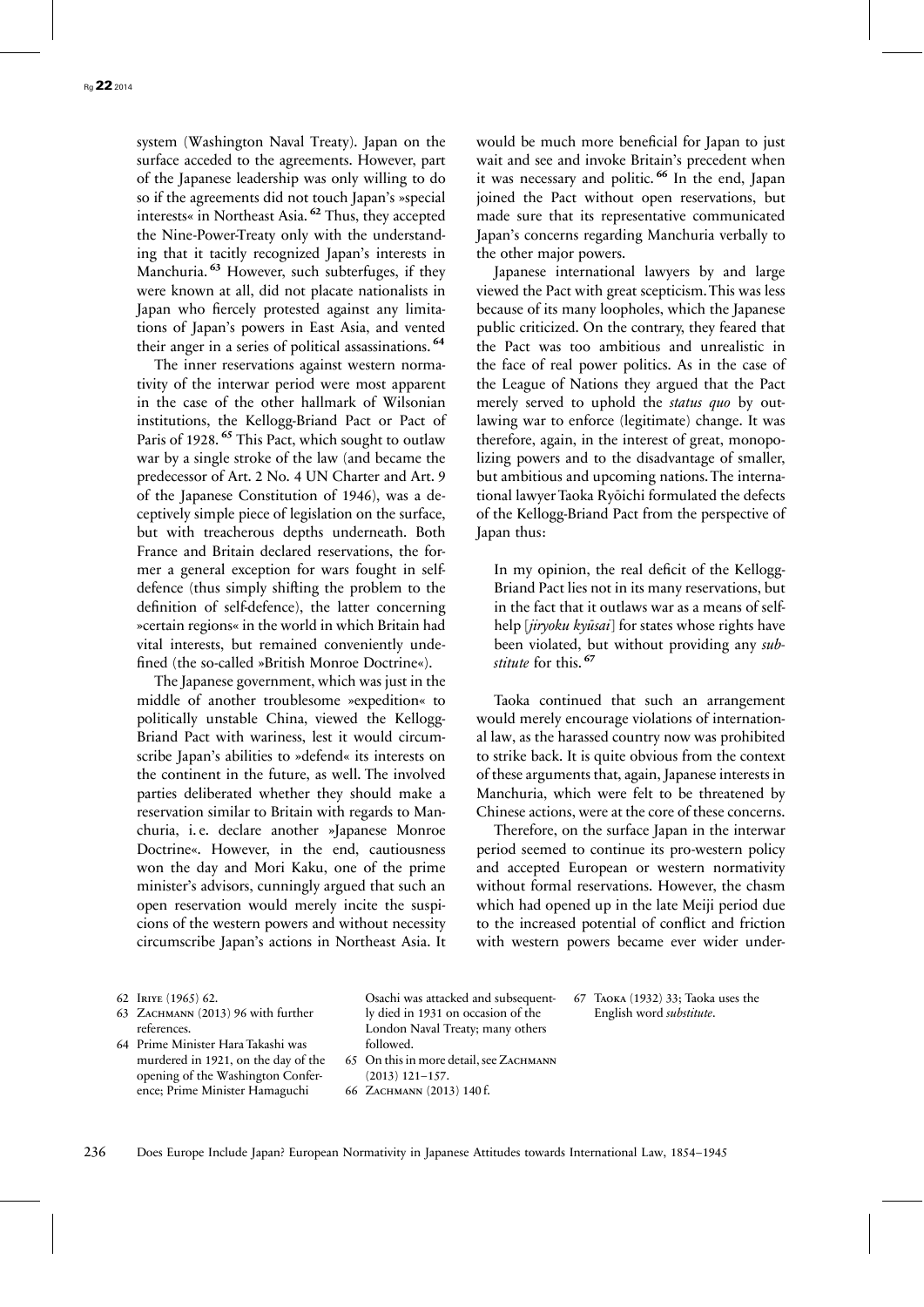neath. To the alleged double-standard in European normativity, Japanese politicians and international lawyers reacted with a similarly complex attitude of *honne* (real intent) and *tatemae* (public face). The real intent was to protect Japanese hegemony in Northeast Asia and, if possible, regain normative autonomy over it. This desire for autonomy was manifest in the »special interests« of Japan in Manchuria, and as we shall see, Manchuria became the core or seed for a Japanese exclusive sphere in Asia and *raison d'être* for an »East Asian International Law« when all political pretences to submission to East Asian normativity fell away.

## 3 From Western Normativity to an »East Asian International Law«

The great watershed in Japanese modern diplomatic history is the so-called Manchurian Incident of 1931 in which the notorious Kwantung Army (Japan's overseas army stationed in and around Port Arthur since 1905 to guard the South Manchurian Railway) staged an attack on the tracks of the railway near Shenyang and, pretending to defend it, in the course occupied the whole of Manchuria. It subsequently established the puppet regime Manzhouguo in 1932, again on the pretences of Manchurian »national self-determination«. **<sup>68</sup>**

The Japanese government, although not happy with the methods of the Kwantung Army, certainly was not unsympathetic to its immediate aims and soon endorsed the *faits accomplis* by »recognizing« Manzhouguo. However, China protested to the League of Nations, as is well known, and after a protracted debate, the Japanese delegation left the General Assembly in 1933 never to return. The decision to withdraw from the main body of the League of Nations is one of the more puzzling problems of Japanese diplomatic history, as the League of Nations, despite formal protest, basically handed Manchuria to Japan on a platter (under the construction of an autonomous region Manchuria with foreign, mostly Japanese advisors) and all but factually recognized Manchuria in practical terms. **<sup>69</sup>** Especially the great powers kept a suspiciously low profile. It is true that US Secretary of State Stimson declared the principle of non-recognition of territorial changes brought about by use of force (Stimson Doctrine), but he did not want to follow up with sanctions, as public opinion was against sanctions. The British government considered Stimson's declaration a »publicity stunt« and internally showed a very understanding attitude towards Japan. **<sup>70</sup>**

Whatever the motivations of the Japanese government, in the light of the effectively very lenient attitude of the western powers towards Japan's actions in East Asia, Japan's withdrawal from the League of Nations all the more emphasizes its intention to rid itself of European heteronomy and establish a sphere of autonomous rule. One of the most frequent criticisms against the new developments of international law – be it the League of Nations, the Geneva Protocol, or the Kellogg-Briand Pact – was (apart from the fact that they sought to uphold the status quo) that these institutions were largely crafted with the *European* situation in mind and in order to govern *European* affairs. **<sup>71</sup>** They were inapplicable to the wholly different situation and interests in East Asia in the first place. Thus, an alternative regional order for Japan's »sphere of interest« should replace European normativity.

The scope for this new order grew with the escalation of the conflict in East Asia. At the beginning, Manchuria formed the core of the new »sphere«. When the second Sino-Japanese War broke out and Japan occupied the coastal area of China in 1937/38, the sphere expanded accordingly; in 1938, Prime Minister Konoe Fumimaro sought to rationalize Japan's advance by declaring a »New Order in East Asia« (*Tōa shin-chitsujo*) that envisioned a union of solidarity among Japan, Manchuria and China on the basis of »same race, same culture«. Similarly, when Japan advanced even further south and into Indochina, a new declaration was issued in 1940 that proclaimed the establishment of the »Greater East Asia Co-Prosperity Sphere« (*Dai-Tōa kyōei-ken*) in East and Southeast Asia for the »liberation« of this region

68 On the Manchurian Incident in more detail, see ZACHMANN (2013) 159–203; Nish (1993).

69 Zachmann (2013) 176 f., 183–185.

70 Nish (1993) 184. 71 See ZACHMANN (2013) 139 (Geneva Protocol), 157 (Kellogg-Briand Pact), 182 (League of Nations).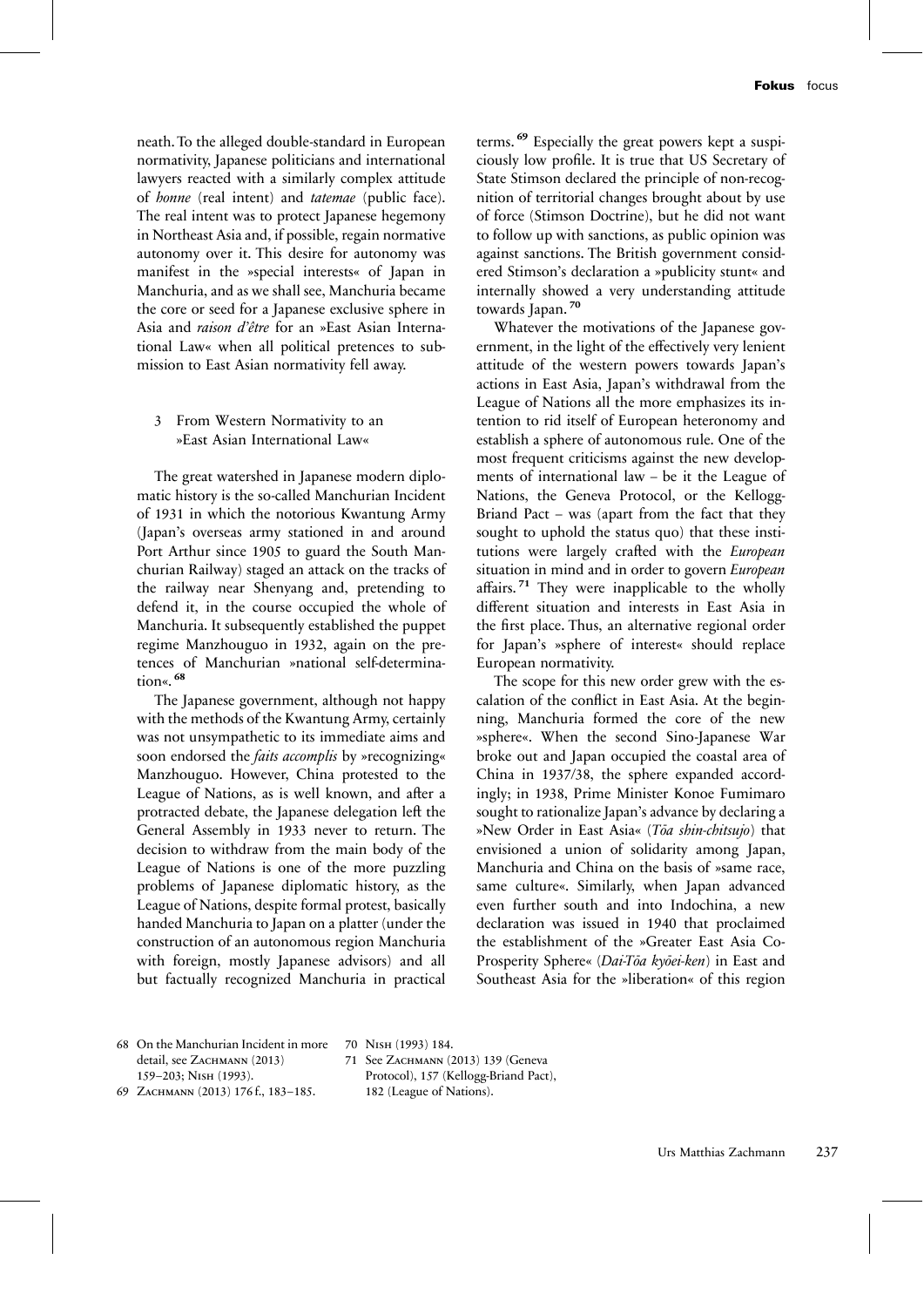from western imperialism and the realization of a common destiny (less defined than in the »New Order«) through co-operation. **<sup>72</sup>**

The declaration of the Greater East Asia Co-Prosperity Sphere finally set the stage for the ambitious project of an »East Asian International Law« (*Tōa kokusaihō*). **<sup>73</sup>** In December 1941, simultaneously with the attacks on Pearl Harbour, the Japanese Society of International Law applied for status as a foundation and henceforth dedicated itself under the auspices of the Ministry of Foreign Affairs to the »study and investigation of the international law which governs the relation between the member states and peoples of the Greater East Asia Co-Prosperity Sphere«. **<sup>74</sup>** To this end, the society set up a number of committees, among which was the »Committee for East Asian International Law« (*Tōa kokusaihō i'inkai*). All influential international lawyers in Japan were members of this committee, albeit with a varying sense of commitment. Thus, the older generation such as Tachi Sakutarō, Yokota Kisaburō and Taoka Ryōichi remained more in the background and were less conspicuous in their activities than the younger, among which especially Yasui Kaoru (Tokyo Imperial University) and Tabata Shigejirō (Kyoto Imperial University) made the most relevant contributions to preliminary studies of an »East Asian International Law«.

To understand the context and atmosphere in which this project was undertaken, it should be kept in mind that by 1941, international law had lost much or all of its authority in public opinion and, as the realities in the theatres of war demonstrated, was deemed dispensable in practice by the Japanese military as well. If the Manchurian Incident in 1931 still had been discussed in terms of legality, such a concern was considered a wasteful luxury by 1941. For more than ten years, positive international law had been openly criticized as a European concern and thus discussion on these grounds were ridiculed in the press as a »conversation between fish and birds«. Japanese ultranationalists even argued that the concept of law as such (i. e. the notion of duties and rights) did not fit East Asian mentality and would be unnecessary under

enlightened imperial rule. Moreover, although militarists certainly acknowledged the propaganda merits of the »Co-Prosperity Sphere«, they loathed its egalitarian pretences and decried its »cosmopolitism« as a miniature version of the hateful internationalism of the 1920s and therefore »un-national« (*hi-kokumin-teki*). **<sup>75</sup>**

In setting up an alternative »international law«, Japanese international lawyers therefore argued from a defensive position, trying to defend the law as well as their profession. More importantly, they had to cope with an even profounder problem, namely the epistemological problem of how to come up with an alternative »East Asian« order from scratch, i. e. without anything to go on and without relying on gradual development from the existing European normativity. Since the project remained – luckily – unfinished and was aborted after less than three years by the end of 1944, when defeat seemed inevitable and imminent, we have but a small number of preparatory studies that indicate the direction which Japanese international lawyers took to tackle this problem. To summarize it in general terms, they maintained a gradualist, »rational« approach and defended the necessity to develop new law on the basis of a critical evaluation of existing models and concepts of international order. However, in choosing their models, they deliberately opted for those which stood in contrast to classical European normativity or posed a recent, revisionist threat to it, i. e. made use of the split in European normativity itself in recent times.

Despite the Pan-Asianist pretences of the Co-Prosperity Sphere, the »East Asian International Law« as its underlying legal framework thus was to become a hybrid of many sources. At its most obvious, traditional level, the US-American Monroe Doctrine set the example of a sphere outside European interference. A Japanese or »Asian Monroe Doctrine« had been a recurrent subject in Japanese discussions since America's rise to imperial power in 1898, and in 1932, Tachi Sakutarō once again confirmed that, if the US and Britain had legitimate interests to protect their spheres of influence, even more so did Japan have a case for Manchuria.

72 For translations of these Pan-Asianist declarations, see SAALER/SZPILMAN (2011) vol. 2, 167–174, 223–227.

74 »Business plan« of the society, December 1941, as quoted in ZACHMANN (2013) 229; see also Takenaka (1995). 75 Cf. ZACHMANN (2013) 210, 267-269.

73 For a more detailed discussion, see ZACHMANN (2013) 205-260.

238 Does Europe Include Japan? European Normativity in Japanese Attitudes towards International Law, 1854–1945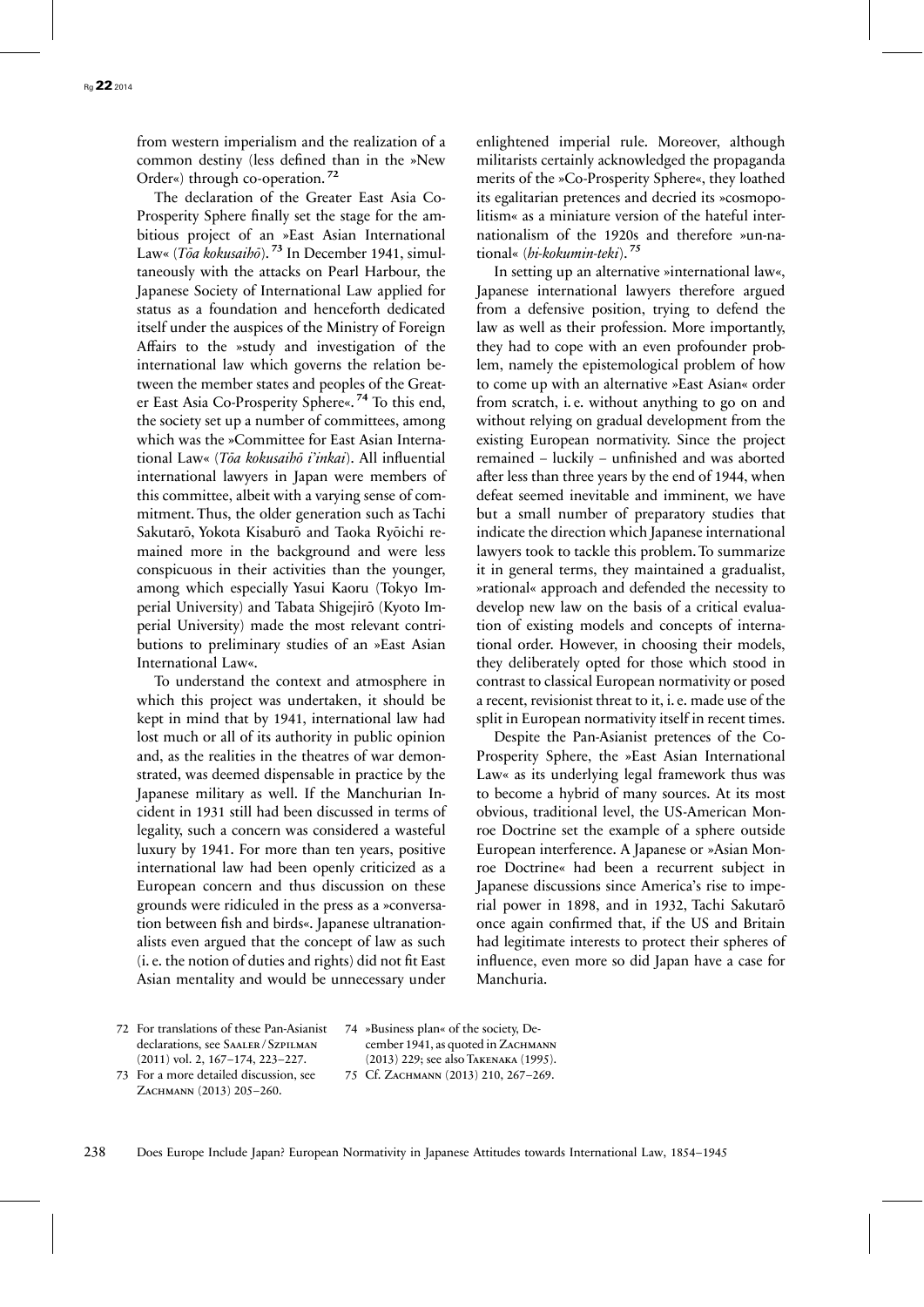That Japan's interest to guarantee Manchuria's security in Manchuria is even greater than that of the US on the American continent and Britain in Egypt and Persia is proven by the fact that we have been already forced once [during the Russo-Japanese War 1904/05] to send a large army to this region. **<sup>76</sup>**

However, to add structure to the »Japanese Monroe Doctrine«, younger colleagues such as Tabata Shigejirō and Yasui Kaoru added new layers and used Soviet and Nazi German concepts of international law. **<sup>77</sup>** As we shall see, especially useful for this purpose were Carl Schmitt's concept of *Großräume* (autonomous large spaces), Evgeny Korovin's »international law during the transitional period« and (more as a cautionary tale) Evgeny Pashukanis' ultra-realist interpretation of international law. **<sup>78</sup>**

Thus, in a seminal essay on the »Plural Construction of the International Legal Order« (*Kokusaihō chitsujo no tagen-teki kōsei*), **<sup>79</sup>** Tabata sought to fracture the unity of the global international legal order by arguing that international law was not a »constitution« that set up a closed community outside of which there was no legal life. Rather it was more of a *lex generalis* that could be derogated by more specific legal provisions for specific cases. Japan therefore had been an autonomous legal subject even prior to its accession to the western international legal order and it would be so even after its withdrawal from it. Moreover, Japan could devise its own, more specific regional order or, in fact, become a member of multiple orders. Although Tabata never quotes Evgeny Korovin directly, it is already obvious from the wording of the title of his essay that Tabata refers back to Korovin's idea of a »plural construction of modern international law as a totality of several different legal planes« which Korovin developed in his *International Law during the Transitional Period* (1924, Japanese translation 1933).

Similarly, Tabata shared Korovin's gradualist and conservative approach to the development of new law in recommending critical legal history as the only rational point of departure:

During transitional phases it often happens that people assume a radical stance that naively rejects all manifestations of the past without sufficiently testing the foundations of their validity. […] Generally speaking such a direct negation of historical manifestations, i. e. the establishing of a new order as if one could create something out of nothing without any historical precedence, is not possible. This always has to be done through the negation of the past and this negation must be motivated by a profound analysis of the historical order. [...] As long as we speak about the international law of the Co-Prosperity Sphere as a mere conceptual idea without historical analysis of the old international legal order, the question whether one agrees with the new law is not a theoretical issue, but merely a matter of [irrational] belief which leaves no room for constructive debate. **<sup>80</sup>**

Thus, Tabata obviously sought to defend his gradualist and »traditionalist« approach against the growing criticism and impatience of ultranationalist.

It is well known that Carl Schmitt's theory of »autonomous large spaces with a prohibition against intervention of foreign powers« (1939) was highly influential in the construction of an »East Asian International Law«, even to the extent that it is considered by some as a mere replica of the former. **<sup>81</sup>** And indeed, the new law was deliberately called an »international law of large space« (*kōiki kokusaihō*, of which the German equivalent would be *Großraum-Völkerrecht*). **<sup>82</sup>** Thus, Yasui Kaoru devoted a large portion of his notorious study »Basic concepts of the European international law of large spaces« (*Ōshū kōiki kokusai-hō no kiso rinen*) **<sup>83</sup>** to the discussion of Carl Schmitt (the other, smaller portion to the Soviet authors Korovin and Pashukanis).

- 77 Sogawa / Matsuda (1978) 59; Matsui (2002) 15; Yanagihara (2004).
- 78 SCHMITT (1939); KOROVIN (1924); Pashukanis (1935).
- 79 Tabata (1942/43); on this, see ZACHMANN (2013) 238-242.

80 Tabata (1943) 11 f.

- 81 E. g. Akashi (2012) 741.
- 82 ZACHMANN (2013) 233 with further
- references. 83 Yasui (1942).

Urs Matthias Zachmann 239

<sup>76</sup> Тасни (1932) 10 f.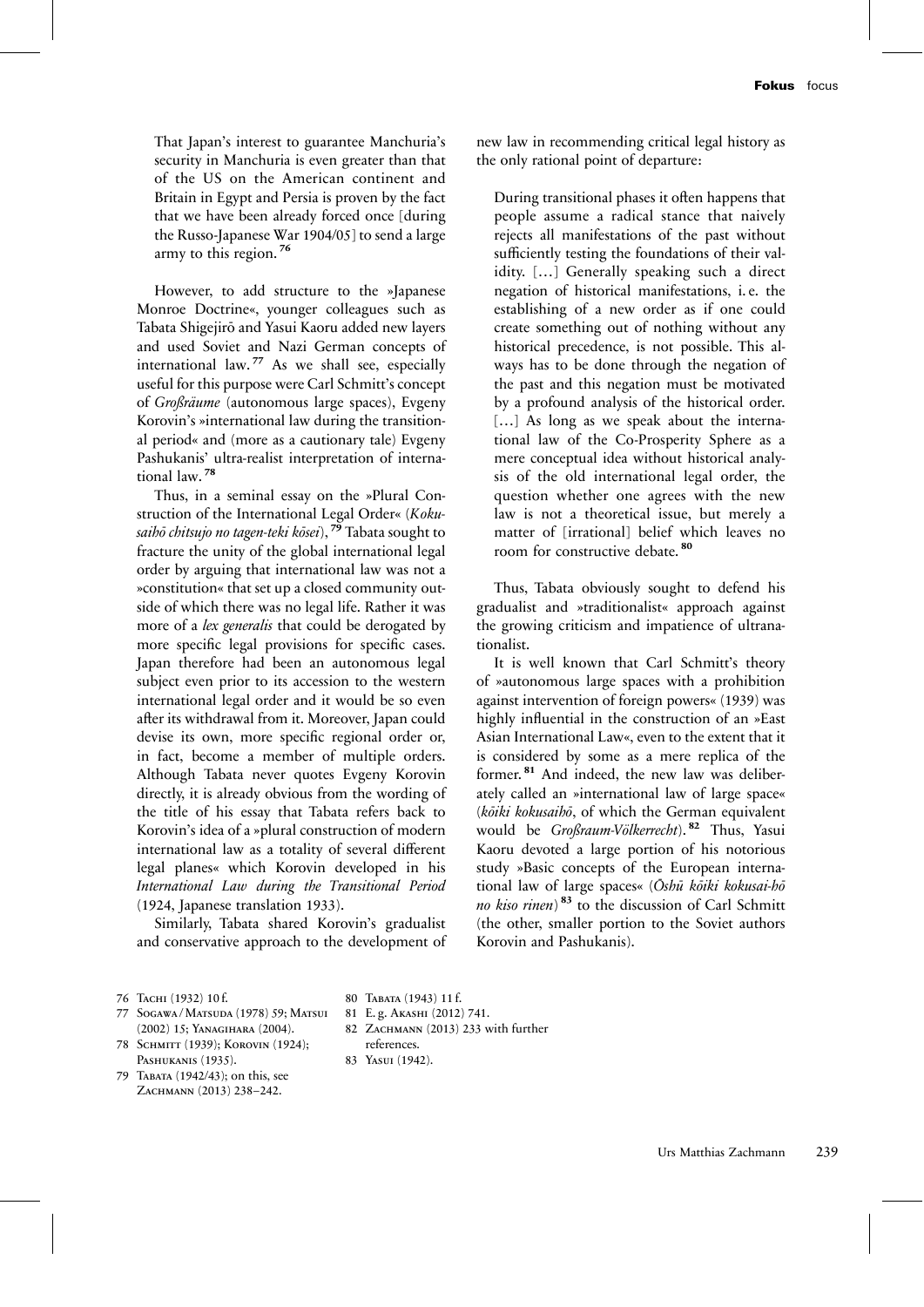However, what is often overlooked is the fact that Japanese international lawyers used these references of alternative or revisionist »European normativity« in a *creative* way to serve their own particular ends in the defence against their ultranationalist critics at home. This is particularly obvious in the case of Carl Schmitt, whose theories Tabata Shigejirō, for example, used to defend international law against more racialist, hierarchical notions of »international order«. In the same way as Carl Schmitt had to defend himself against his racist nemesis Werner Best in Germany, Tabata argued (with explicit recourse to Schmitt's defence) that even Carl Schmitt did not see the »large space« as a closed, homogeneous unity, but as an open structure which allowed for legal relations outwith and within the large space (i. e. not as a hierarchy of races). **<sup>84</sup>** Similarly, Yasui Kaoru, who was otherwise an explicit Sovietophile, used the example of Evgeny Pashukanis as a cautionary tale for the consequences of the excessive politicization of international law. Pashukanis is famous for his ultra-realist view of international law as an argumentative »weapon« in the hands of Soviet diplomats. However, due to his political involvement, Pashukanis finally fell victim to the Stalinist purges in 1937, and Yasui pointed out that this was the »inevitable fate of an international lawyer who subjected science [*kagaku*] completely to the dictates of politics«. **<sup>85</sup>**

Thus, Japanese lawyers creatively used the models and examples of an alternative »European normativity«, not only for the construction, but also for the defence of law itself against those critics who would rather do without »normativity« altogether and proposed an imperial rule based on »moral« precepts and racial principles alone. Tragically, the theatres of conflict during the Asia-Pacific War show that the lawless (and rather immoral) state had become already reality. In line with their general line of defence (and with the policy of the central government and the Ministry of Foreign Affairs), Japanese international lawyers tried to keep up the pretences that Japan was still fighting by the book of humanitarian law, and became increasingly dissociated from reality. **<sup>86</sup>** Yet, their arguments betray the painful tension between law and reality, and point towards the inevitable moment when »total war« would have swept away all legal pretences and the discipline of international law altogether.

#### Conclusion

Luckily, but tragically, defeat in 1945 intervened. Under US occupation, Japan soon reverted to its accustomed commitment to positive international law and re-joined the western powers on the side of the US in the Cold War. Japanese international lawyers, most of which remained in their positions of influence, mastered the transition with remarkable ease, not only personally, but also in terms of their international legal worldview. **<sup>87</sup>** If until 1945 East Asian »autonomy« had been the goal, Japan's neutrality now became the vaunted ideal for many international lawyers. Likewise, arguments for the Co-Prosperity Sphere were swiftly rededicated to Japan's commitment to the United Nations. Again, the US-Japanese Security Treaty of 1960 and the realities of the cold war soon destroyed dreams of neutrality and world government and Japanese international lawyers reverted to the rather »positivistic« and pragmatic approach to international law that characterized their initial encounter with it in the nineteenth century. **<sup>88</sup>**

In looking back on the whole trajectory, one could argue that Japanese attitudes towards international law for most of the modern period (1868–1945) were marked by an exceptional commitment to and acquiescence in European, or Western normativity. This was largely motivated by the consistent effort to rise as a power and »join Europe« (*nyū'ō*) or the ranks of the western powers. »Europe« in this sense was defined as modular, i. e. as a de-localized, universal standard which could be applied throughout the world and compliance with which ensured prestige and, ultimately, power. »European normativity« therefore was more a

88 Cf. Ōnuma (1990).

84 ZACHMANN (2013) 240 f., also on Japanese attitudes toward Nazi racialist concepts of international order in general.

theory), 1937, as cited and discussed in Zachmann (2013), 252 f. 86 In more detail, see ZACHMANN (2013)

- 261–278.
- 85 Yasui Kaoru, »Sovieto riron no tenkai« (The development of Soviet
- 87 See Takenaka (1995); Zachmann (2008); Zachmann (2013) 279–342.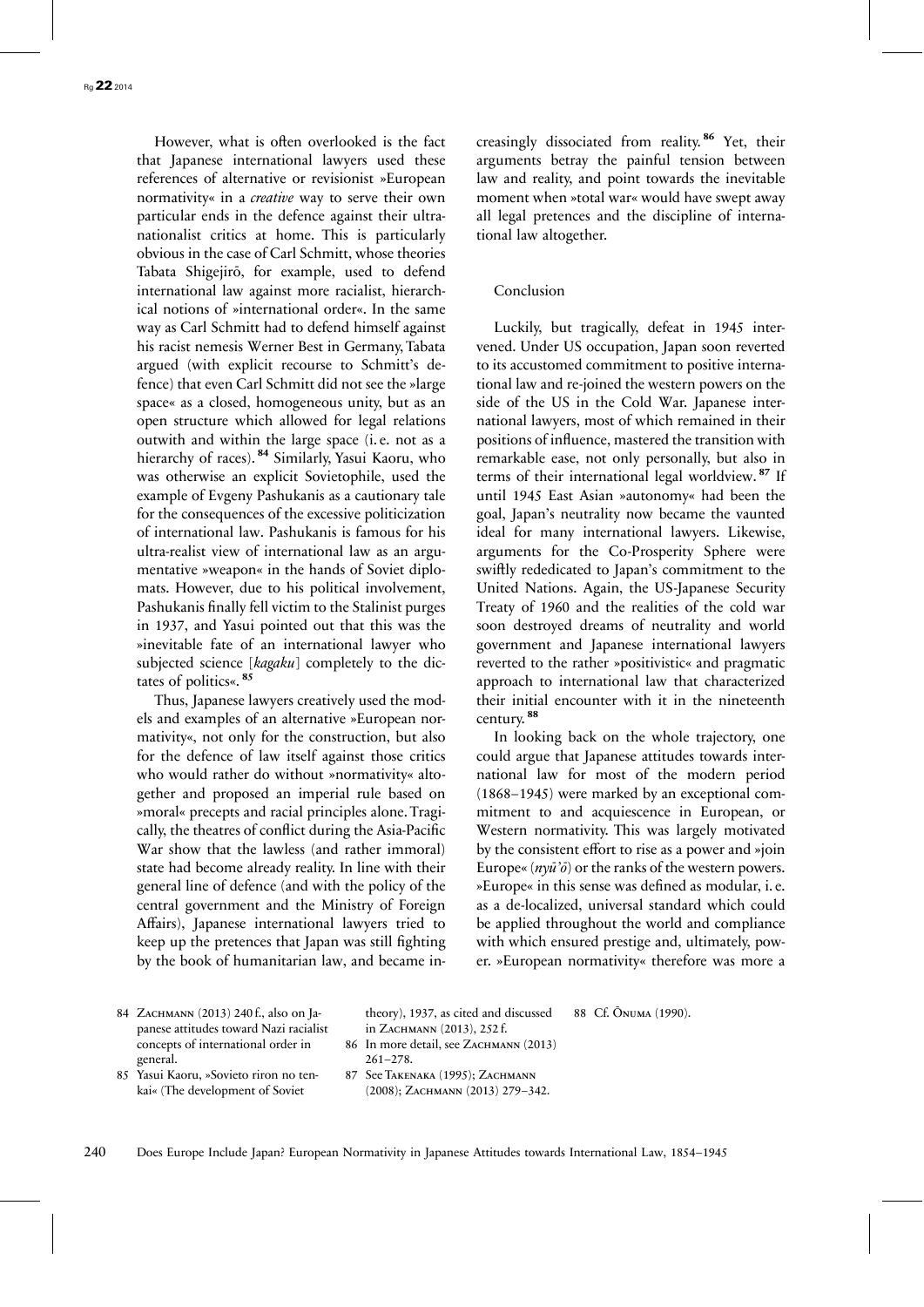means of political expediency than intrinsic conviction, and rather than describing the approach as positivistic it would be more appropriate to simply call it purely pragmatic. However, this does not mean that Japanese attitudes were uncritical. On the contrary, after the initial phase (ca. 1854–1905) of receiving and practising the principles of international law in its own foreign policy with considerable success, many Japanese began to feel a certain estrangement and inner reservation towards European normativity. This was less due to western international law as such than arguably the result of Japan's rising status and the beginnings of confrontation with Europe. Until then, Japan had been in no power position to challenge Europe, but gradually came into this position by consolidating its hegemony in Northeast Asia. Thus, Japan's interwar period (1905–1931) was an uneasy combination of outward compliance and inner reservation, a tension that Japan eventually resolved by withdrawing from »Europe« and the project of building an autonomous sphere of its own after 1931. However, the example of Japanese international lawyers shows that in order to save international law from its ultranationalist critics and enemies, European normativity still remained a cultural reference, including its internal split in recent times. Classical European international law served as point of departure for critical historical studies; revisionist »European« (especially Soviet and Nazi German) concepts and ideas served as current reference for the establishment of an »East Asian International Law«. Thus, from the perspective of Japanese international lawyers, despite the Pan-Asianist pretences, Japan merely made use of the normative rift and fractured state of European normativity itself at the time, but never actually *left* »Europe«.

It is for this reason that Japan's case does not comfortably serve as an historical example for challenging an allegedly still persisting European normative hegemony in international law. **<sup>89</sup>** On the contrary, as an example it throws a rather revealing light on the so-called »Asian Values« debate of the early 1990s which, more than anything else, should be understood as a similar attempt to re-negotiate universalism towards particular ends and without a clear vision of alternatives. **<sup>90</sup>** This being said, the Japanese experience is also more constructively valuable in that it has engendered a heightened sensibility for the limitations of European normativity in the face of diverse historical and cultural experiences and a tradition for the holistic study of international law from a »social science« perspective which could be a useful complement to the study of European normativity from a global perspective. **<sup>91</sup>**

#### Bibliography

- Akashi, Kinji (2004), Japanese ›Acceptance‹ of the European Law of Nations: a Brief History of International Law in Japan c. 1853–1900, in: Stolleis / Yanagihara (2004) 1–21
- Akashi, Kinji (2012), Japan Europe, in: Fassbender / Peters (2012) 724–743
- Ando, Nisuke (2011), Human rights monitoring institutions and multiculturalism, in: NASU/SAUL (2011) 37–48
- Auslin, Michael R. (2004), Negotiating with Imperialism: the Unequal Treaties and the Culture of Japanese Diplomacy, Cambridge, Mass.
- Breen, John (1996),The Imperial Oath of April 1868: Ritual, Politics and Power in the Restoration, in: Monumenta Nipponica 51,4, 407–429 http://dx.doi.org/10.2307/2385417
- Burkman, Thomas W. (2007), Japan and the League of Nations: Empire and World Order, 1914–1938, Honolulu
- CENTRE FOR EAST ASIAN CULTURAL STUDIES (1969), Meiji Japan through Contemporary Sources, vol. 1: Basic documents, 1854–1889, Tokyo
- Chakrabarty, Dipesh (2000), Provincializing Europe: Postcolonial Thought and Historical Difference, Princeton
- Chang, Richard T. (1984), The Justice of the Western Consular Courts in Nineteenth-Century Japan, Westport, Conn.

- 90 Cf. Saul / Mowbray / Baghoomians (2011).
- 91 See for example Ōnuma (2010), MATSUI (2002), ANDO (2011).

<sup>89</sup> E. g. Lee (2011).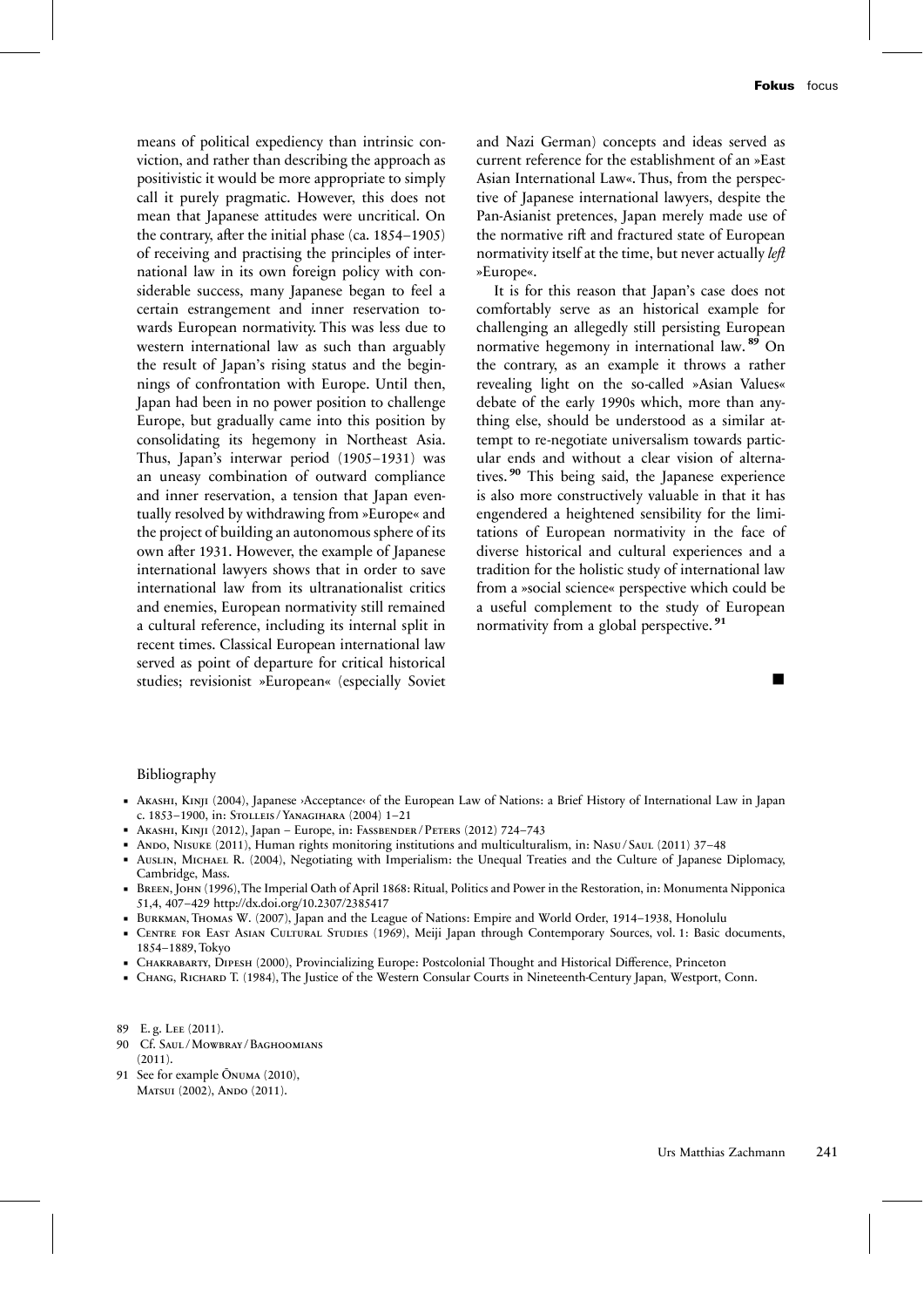- DE BARY, WM. THEODORE et al. (eds.) (2005), Sources of Japanese Tradition. 2nd ed., New York
- DICKINSON, FREDERICK R. (1999), War and National Reinvention: Japan in the Great War, 1914–1919, Cambridge, Mass.
- Duve, Thomas (2012), Von der Europäischen Rechtsgeschichte zu einer Rechtsgeschichte Europas in globalhistorischer Perspektive, in: Rechtsgeschichte – Legal History 20, 18–71
- Duve,Thomas (2013), Europan Legal History Global Perspectives (Max Planck Institute for European Legal History Research Paper Series No. 2013–06), http://ssrn.com/abstract=2292666
- Fassbender, Bardo, Anne Peters (eds.) (2012), The Oxford Handbook of the History of International Law, Oxford
- Gollwitzer, Heinz (1961), Die Gelbe Gefahr: Geschichte eines Schlagwortes. Studien zum imperialistischen Denken, Göttingen
- HAROOTUNIAN, HARRY D. (1980), The Functions of China in Tokugawa Thought, in: IRIYE, AKIRA (ed.), The Chinese and the Japanese, Princeton, N. J., 9–36
- Howland, Douglas (2007), Japan's Civilized War: International Law as Diplomacy in the Sino-Japanese War (1894–1895), in: Journal of the History of International Law 9,2, 179–201 http://dx.doi.org/10.1163/138819907X237165
- HowLAND, DOUGLAS (2008), The Sinking of the S.S. Kowshing: International Law, Diplomacy, and the Sino-Japanese War, in: Modern Asian Studies 42,4, 673–703 http://dx.doi.org/10.1017/S0026749X06002447
- Існимата, Masao (1972), Nihon no kokusaihō-gaku o kizuita hitobito 日本の国際法学を築いた人々 (The founders of international law studies in Japan). Tokyo
- Iriye, Akira (1965), After Imperialism: the Search for a New Order in the Far East, 1921–1931, Cambridge, Mass.
- Jansen, Marius B. (1992), China in the Tokugawa World, Cambridge, Mass.
- KIKUCHI, DAIROKU (1909), Japanese Education: Lectures Delivered in the University of London by Baron Dairoku Kikuchi, London
- KLEINSCHMIDT, HARALD (2007), Das europäische Völkerrecht und die ungleichen Verträge um die Mitte des 19. Jahrhunderts, München
- KOROVIN, EVGENY (1924), Mezhdunarodnoe pravo perekhodnogo vremeni (International Law during the Transitional Period), Moskau
- KOWNER, ROTEM, WALTER DEMEL (eds.) (2013), Race and Racism in Modern East Asia: Western and Eastern Constructions, Leiden
- KROLL, STEFAN (2012), Normgenese durch Re-Interpretation: China und das europäische Völkerrecht im 19. und 20. Jahrhundert, Baden-Baden http://dx.doi.org/10.5771/9783845236506
- Lee, Keun-Gwan (2011), The »Reception« of European International Law in China, Japan and Korea: a Comparative and Critical Perspective, in: Marauhn / Steiger (2011) 419–445
- Marauhn, Thilo, Heinhard Steiger (eds.) (2011), Universality and Continuity in International Law, Den Haag
- Marsui, Yoshiro (2002), The Social Science of International Law: Its Evolution in Japan, in: The Japanese Annual of International Law 45, 1–33
- Manela, Erez (2007), The Wilsonian Movement: Self-Determination and the International Origins of Anticolonial Nationalism, Oxford
- Mehnert, Ute (1995), Deutschland, Amerika und die ›Gelbe Gefahr‹: zur Karriere eines Schlagwortes in der Großen Politik, 1905–1917, Stuttgart
- Minear, Richard H. (1973), Nishi Amane and the Reception of Western Law in Japan, in: Monumenta Nipponica 28,2, 151–175
- Miyoshi, Masahiro (1994), International Law in the Modern History of Japan: a Brief Description, in: Hohkei Ronshu (Aichi University) 136, 1–20
- Nasu, Hitoshi, Ben Saul (eds.) (2011), Human Rights in the Asia-Pacific Region: Towards institution building, London
- Nish, Ian (1993), Japan's Struggle with Internationalism: Japan, China and the League of Nations, 1931–3, London
- Ōnuma, Yasuaki (1986), ›Japanese International Law‹ in the prewar period perspectives on the teaching and research of international law in prewar Japan, in: The Japanese Annual of International Law 29, 23–47
- Ōnuma, Yasuaki (1990), ›Japanese International Law‹ in the postwar period perspectives on the teaching and research of international law in postwar Japan, in: The Japanese Annual of International Law 33, 25–53
- Ōnuma, Yasuaki (2010), A Transcivilizational Perspective on International Law: Questioning Prevalent Cognitive Frameworks in the Emerging Multi-Polar and Multi-Civilizational World of the Twenty-First Century, Leiden
- Orr, James J. (2002), The Victim as Hero: Ideologies of Peace and National Identity in Postwar Japan, Honolulu
- Otsuka, Hirohiko (1969), Japan's Early Encounter with the Concept of the ›Law of Nations‹, in: The Japanese Annual of International Law 13, 35–65
- Owada, Hisashi (1999), Japan, International Law and the International Community, in: Ando, Nisuke (ed.), Japan and International Law Past, Present and Future, Den Haag 1999, 347–378
- Pashukanis, Evgeny (1935), Ocherki po mezhdunarodnomu pravu (Outline of international law), Moskau
- Preiser, Wolfgang (1976), Frühe völkerrechtliche Ordnungen der außereuropäischen Welt: ein Beitrag zur Geschichte des Völkerrechts, Wiesbaden
- PYLE, KENNETH B. (1969), The New Generation in Meiji Japan: Problems of Cultural Identity 1885-1895, Cambridge, Mass.
- Röhl, Wilhelm (ed.) (2005), The History of Law in Japan since 1868, Leiden
- Saaler, Sven, Christopher W.A. Szpilman (eds.) (2011), Pan-Asianism: a Documentary History, Lanham
- SAUL, BEN, JACQULINE MOWBRAY, IRENE BAGHOOMIANS (2011), Resistance to regional human rights cooperation in the Asia-Pacific: demythologizing regional exceptionalism by learning from the Americas, Europe and Africa, in: NASU/SAUL (2011) 107–126
- Schmitt, Carl (1939), Völkerrechtliche Großraumordnung mit Interventionsverbot für raumfremde Mächte, Berlin